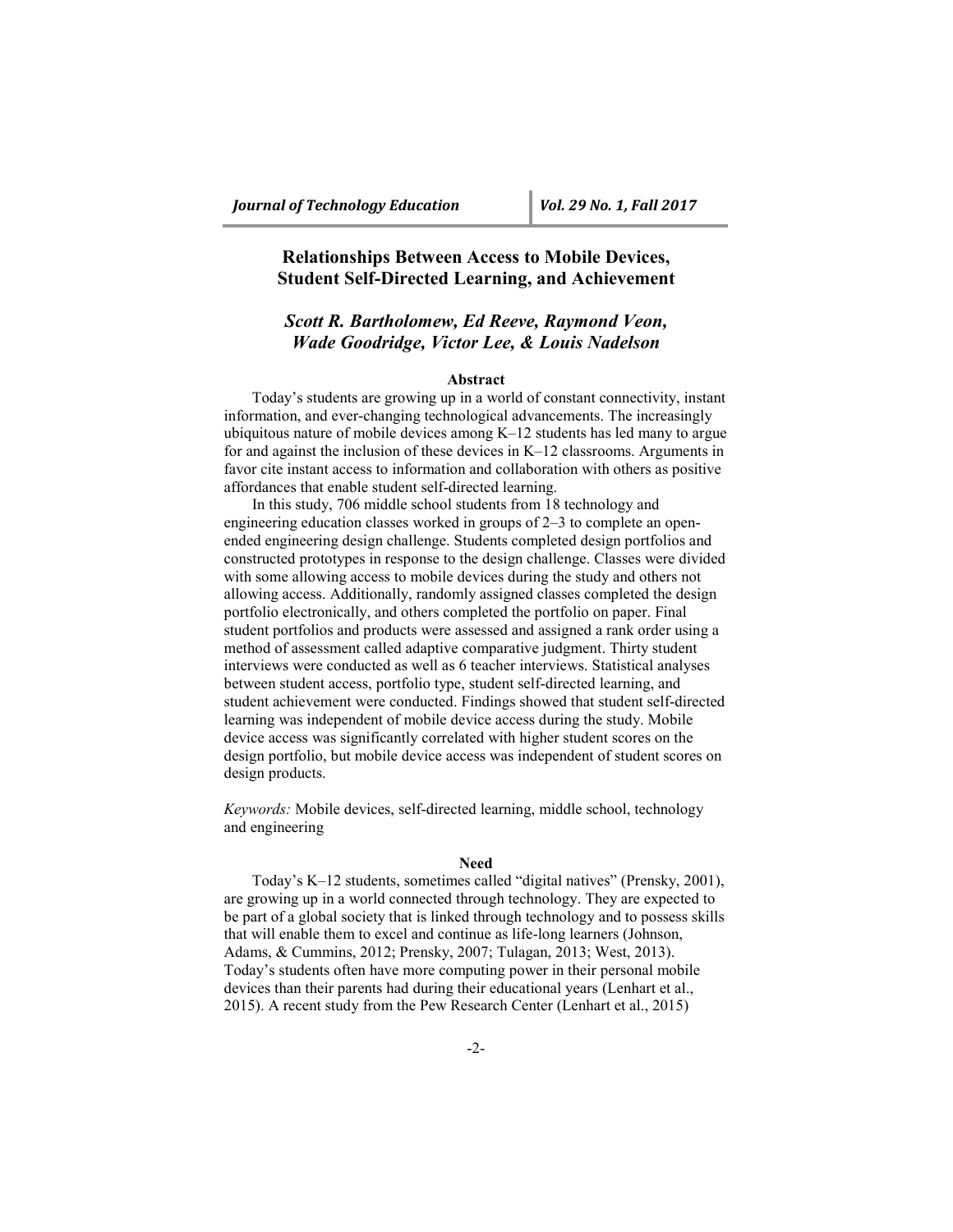found that "73% of [American] teens have access to smartphones" (p. 5) and that "92% of teens report going online daily—including 24% who say they go online 'almost constantly'" (p. 2).

Leveraging mobile devices to positively impact student achievement and self-directed learning, as well as the potential pitfalls associated with mobile devices in the classroom, has been a topic of recent discussion (Elder, 2009; Johnson, Adams, & Haywood, 2011; Lloyd, 2010; O'Bannon & Thomas, 2015; Quillen, 2010; Schenker, 2009; Shuler, 2009). However, the possibility of utilizing mobile devices to enhance student self-directed learning has not been explored.

Self-directed learning, a process in which individuals take the initiative to diagnose their own learning needs, identify resources for learning, and then evaluate their own learning (Knowles, 1975), is becoming increasingly relevant in today's educational landscape (Mitchell, 2014). There is a potential for mobile devices to facilitate self-directed learning. As Fahnoe and Mishra (2013) noted, opportunities for learners to be self-directed are often experienced with, and as a result of, technology.

#### **Purpose**

The purpose of this study was to determine what effect, if any, the use of mobile devices (e.g., iPad or smartphone) had on student self-directed learning and achievement in a middle school technology and engineering education (TEE) classroom during an open-ended engineering design activity. The findings from this research may benefit school administrators, teachers, parents, and students as the ongoing debate regarding the inclusion of mobile devices in the classroom continues. On a larger scale, the purpose of the study was to inform policy and decision makers as the face of education continues to change and evolve with the rapid advancements in technology. Mobile devices are one example of a potentially educational technology—an addition to the classroom that may facilitate learning and improve performance (Januszewski & Molenda, 2008). The two research questions that guided this study were:

- 1. What relationship, if any, exists between middle school student access to mobile devices and student self-directed learning?
- 2. What relationship, if any, exists between middle school student access to mobile devices and student achievement on an open-ended design problem?

Although this study specifically looked at the influence of access to mobile devices on student self-directed learning and achievement, it should be noted that the findings of this study should not necessarily be confined to mobile devices. Mobile devices most directly offer the added benefit to students of access to information in real time, communication, and other functionalities. The findings from this study can be used to inform current thinking and inquiry regarding the place, use, and implementation of mobile devices. On a larger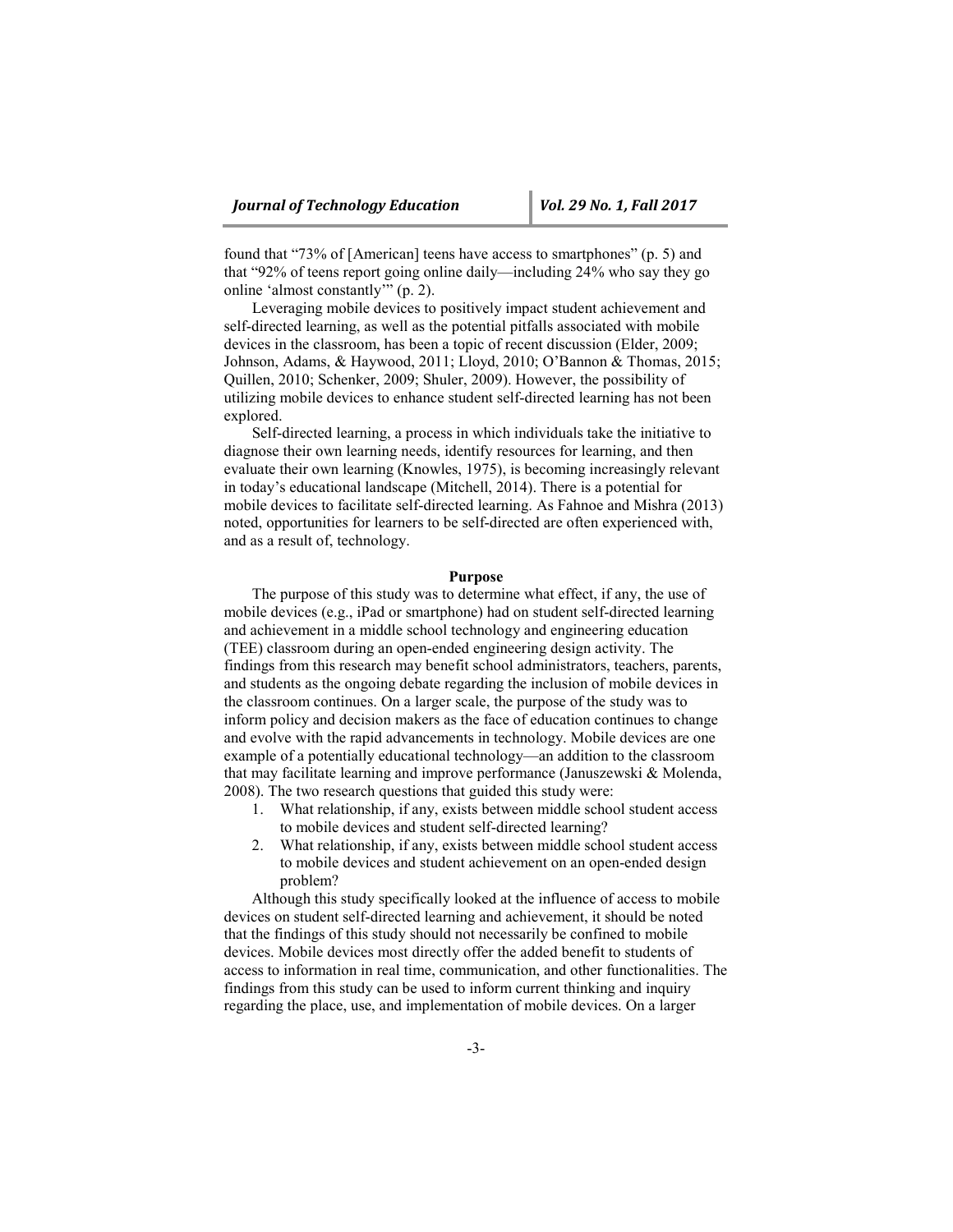scale, these findings can be used as another resource in the debate surrounding personal access to the Internet, communication, and other functionalities in public schools.

## **Self-Directed Learning**

Self-directed learning has been identified as a key 21st century skill required for students to succeed (Fahnoe & Mishra, 2013; Partnership for 21st Century Learning, 2015; Zsiga & Webster, 2007). However, the majority of current research related to self-directed learning is about adult learners not K–12 students (Fahnoe & Mishra, 2013; Liu et al., 2014). Self-directed learning combines an understanding of what is not known with an understanding of what activities need to be undertaken in order to obtain the needed knowledge (Van Deur, 2004). Self-directed learning includes "self-managing, self-monitoring, and self-modifying capabilities [, which] . . . characterize[s] peak performers in all walks of life" (Costa & Kallick, 2004, p. 52).

Self-directed learning has been identified as positively correlated with numerous characteristics, including GPA, openness, conscientiousness, emotional stability, extraversion, optimism, career-decidedness, work drive, life satisfaction, and self-actualization (Lounsbury, Levy, Park, Gibson, & Smith, 2009). In one study, Fahnoe and Mishra (2013) examined sixth graders' selfdirected learning as it corresponded with technology use. Utilizing the Self-Directed Learning with Technology Scale (SDLTS; Teo et al., 2010), Fahnoe and Mishra (2013) reported that students in the technology-rich environment were statistically significantly more self-directed in their learning than their classmates in the traditional classroom, suggesting that technology carries with it the possibility of increasing and encouraging self-directed learning in K–12 students.

In their article "Students' Perceptions of Self-Directed Learning and Collaborative Learning With and Without Technology," Lee, Tsai, Chai, and Koht (2014) found "that students who reportedly engaged in SDL [self-directed learning] and CL [collaborative learning] in face-to-face contexts also engaged in these forms of learning in technology-supported contexts" (p. 425), suggesting that self-directed learning practices may occur independently of the presence of technology. Exploring the influence of technology on the selfdirected learning practices of students was one goal of this study.

#### **Mobile Devices in K–12 Education**

Literature related to mobile devices spans a variety of settings, devices, and definitions. This article focuses on mobile devices and mobile learning in K–12 classrooms and used Traxler's (2005) definition of *mobile learning*: "any educational provision where the sole or dominant technology is a handheld or palmtop device" (p. 265). Additionally, this study utilized Kim, Holmes, and Mims' (2005) definition for *mobile wireless technology* (or mobile devices):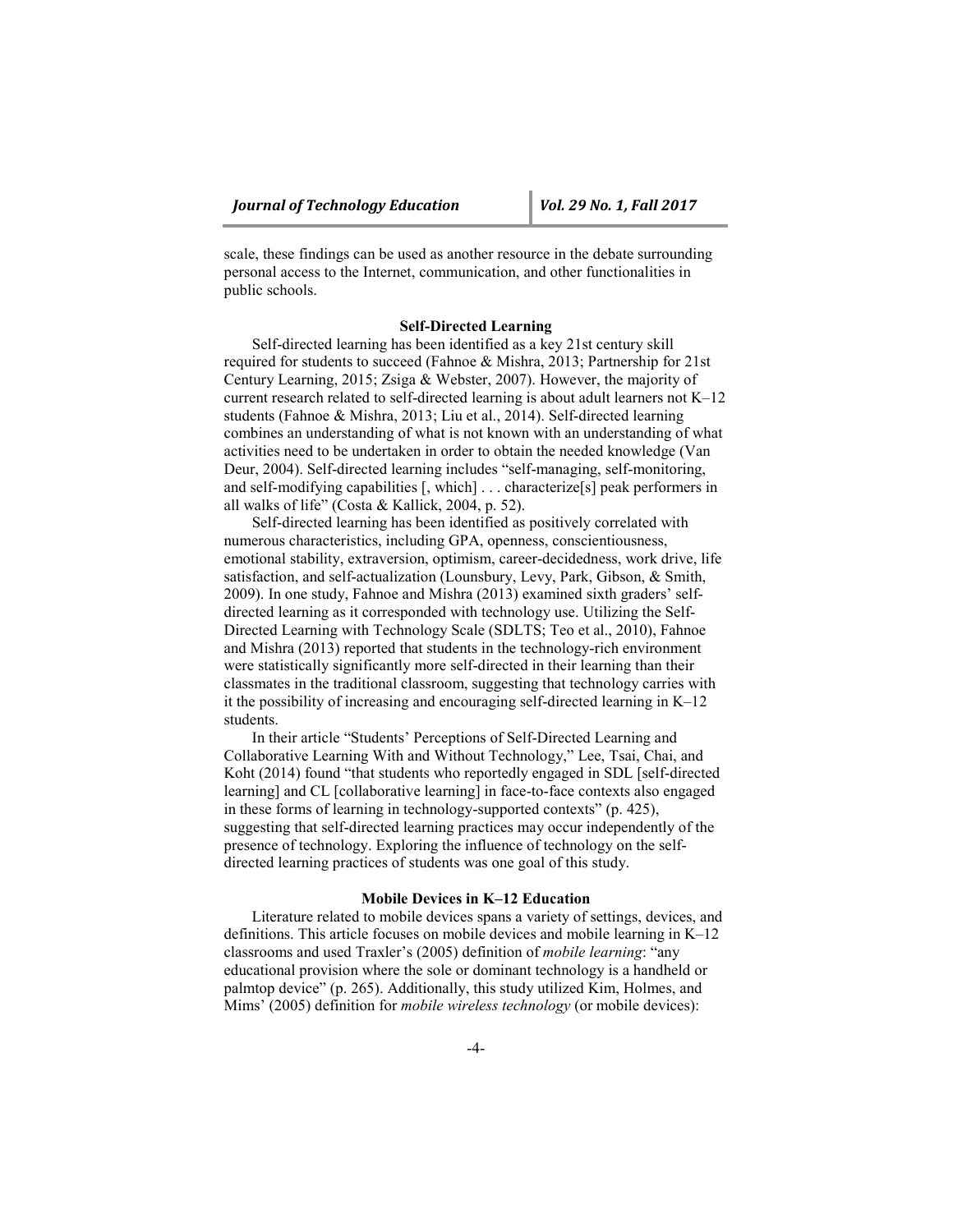"technology that provides continuous accessibility to users anytime, anywhere without using a wire or cable to connect to networks (like the internet), transmit data or communicate with others" (p. 55). For this study, the two identified definitions were combined to define mobile learning with the inclusion of mobile devices: "any educational provision where the sole or dominant technology is a handheld or palmtop device" (Traxler, 2005, p. 265) "that provides continuous accessibility to users anytime, anywhere, and without using a wire or cable to connect to networks (like the Internet), transmit data, or communicate with others" (Kim, Holmes, & Mims, 2005, p 55).

Despite the rapid increases in mobile devices, mobile learning, and educational technology opportunities, research related to mobile devices in K– 12 settings is limited in scope (Cheung & Hew, 2009; Hwang & Tsai, 2011; Liu et al., 2014; Sutton, 2011; Wan, 2011). Although the impacts of mobile devices in K–12 classrooms are relatively unclear (Cheung & Hew, 2009; Hwang & Tsai, 2011; Liu et al., 2014; Sutton, 2011; Wan, 2011), there have been recent discernable efforts at implementing more "mobile friendly" policies and incorporating mobile devices into student learning experiences (Hwang & Tsai, 2011; Liu et al., 2014; Lloyd, 2010; Quillen, 2010; Schenker, 2009; Shuler, 2009). The benefits of including mobile devices in K–12 classrooms seem to center around student access to information, others, and technology (Lenhart et al., 2015; Prensky, 2007; Robledo, 2012; Shuler, 2009; West, 2013). Interestingly, Mentzer (2011) showed that access to information (i.e., the Internet) did not improve student designs in an open-ended engineering design challenge when compared with other students without access. Relatedly, Pieper and Mentzer (2013) found that students with access to the Internet during an open-ended design challenge spent significantly more time accessing information than their peers without Internet access; however, this additional time was not always productive or impactful. This study aimed to add additional insight to the question of whether or not access to mobile devices, and in turn information, will be impactful on student learning in open-ended engineering design challenge settings.

#### **Adaptive Comparative Judgment**

In this study, the adaptive comparative judgment (ACJ) method was used to assess student product and portfolio performance. ACJ is a relatively new form of assessment, originating in the United Kingdom, and this is the first time that it has been used in a middle school research study in the United States. ACJ was developed through work by Alastair Pollitt and Richard Kimbell (see Pollitt, 2004, 2007, 2012 and Kimbell, 2007, 2012) and relies on comparisons rather than rubrics or scores for assessing student work. ACJ, based on Thurstone's law of comparative judgment (Thurstone, 1927), is a form of assessment in which judges are presented with two different artifacts of student work (in the case of this research, the judges viewed two design portfolios or two student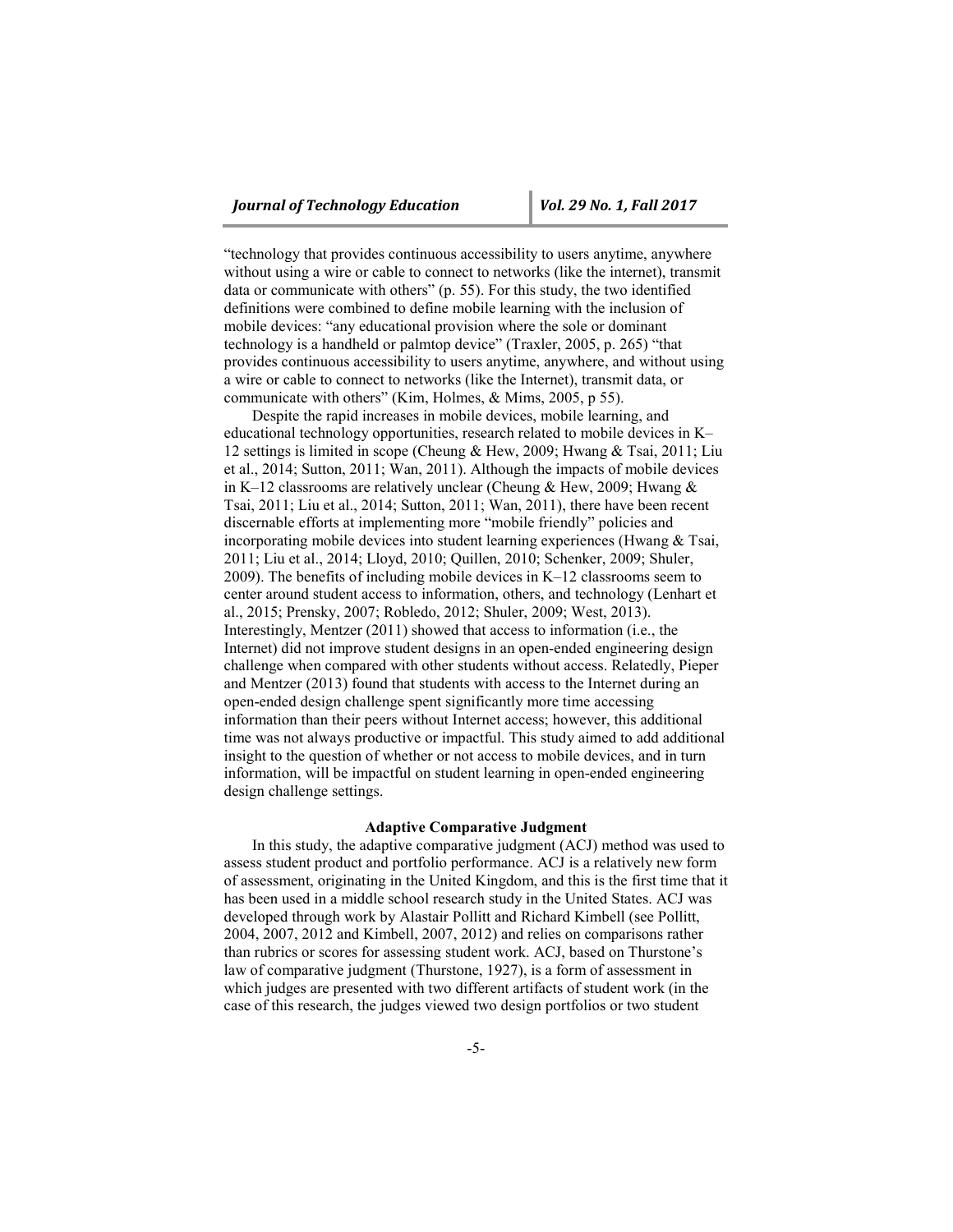products). Each judge is not asked to grade either of the artifacts but rather to simply make a holistic judgment about which artifact is better based on a provided rubric and their own professional opinion. This process is repeated a number of times until a rank-order is produced for the artifacts viewed by the judges.

Arguing in favor of this form of assessment, Pollitt (2004) and Kimbell (2012) point out that although current trends in education often favor rubrics, assessment of any kind ultimately involves the comparison of one thing to another.

All judgements are relative. When we try to judge a performance against grade descriptors we are imagining or remembering other performances and comparing the new performance to them. (Pollitt, 2004, p. 6)

Following the theoretical development of the ACJ process, a grading engine was commercialized by TAG Assessment under the name *CompareAssess*. Using a complex algorithm, which has been validated repeatedly and used on thousands of student artifacts (Pollitt, 2004, 2012), *CompareAssess* combines rankings from a panel of judges to assign a final rank order to each artifact. In the *CompareAssess* engine, each artifact is compared with other artifacts by randomly assigned graders until a specified reliability requirement has been met. The reliability obtained is best understood as the judge consistency coefficient similar to an inter-rater reliability level (Pollitt, 2015)—and this method of assessment has repeatedly demonstrated more reliability and validity than traditional methods of assessing student work (Kimbell 2012; Pollitt, 2004, 2007, 2012).

An additional point mentioned in the ACJ literature relates to the method's validity; ACJ results were compared with ranking results through traditional methods, and the resulting value of  $R^2$  was 0.81, corresponding to a correlation of 0.90 (Kimbell, Wheeler, Miller, & Pollitt, 2007). These findings further suggest that the ACJ method of scoring is valid and will produce highly correlated results to traditional marking.

Interestingly, although ACJ is not widely used in the United States, the ACJ method of assessment shares some similarities to other innovative assessment techniques being piloted. Denson, Buelin, Lammi, and D'Amico (2015) recently published their work on developing a creativity assessment that makes use of an online platform for viewing and rating pieces of student work. Although this method did not use ACJ, it had other functions similar to *CompareAssess* and demonstrates a larger interest in alternative and more effective methods of assessment.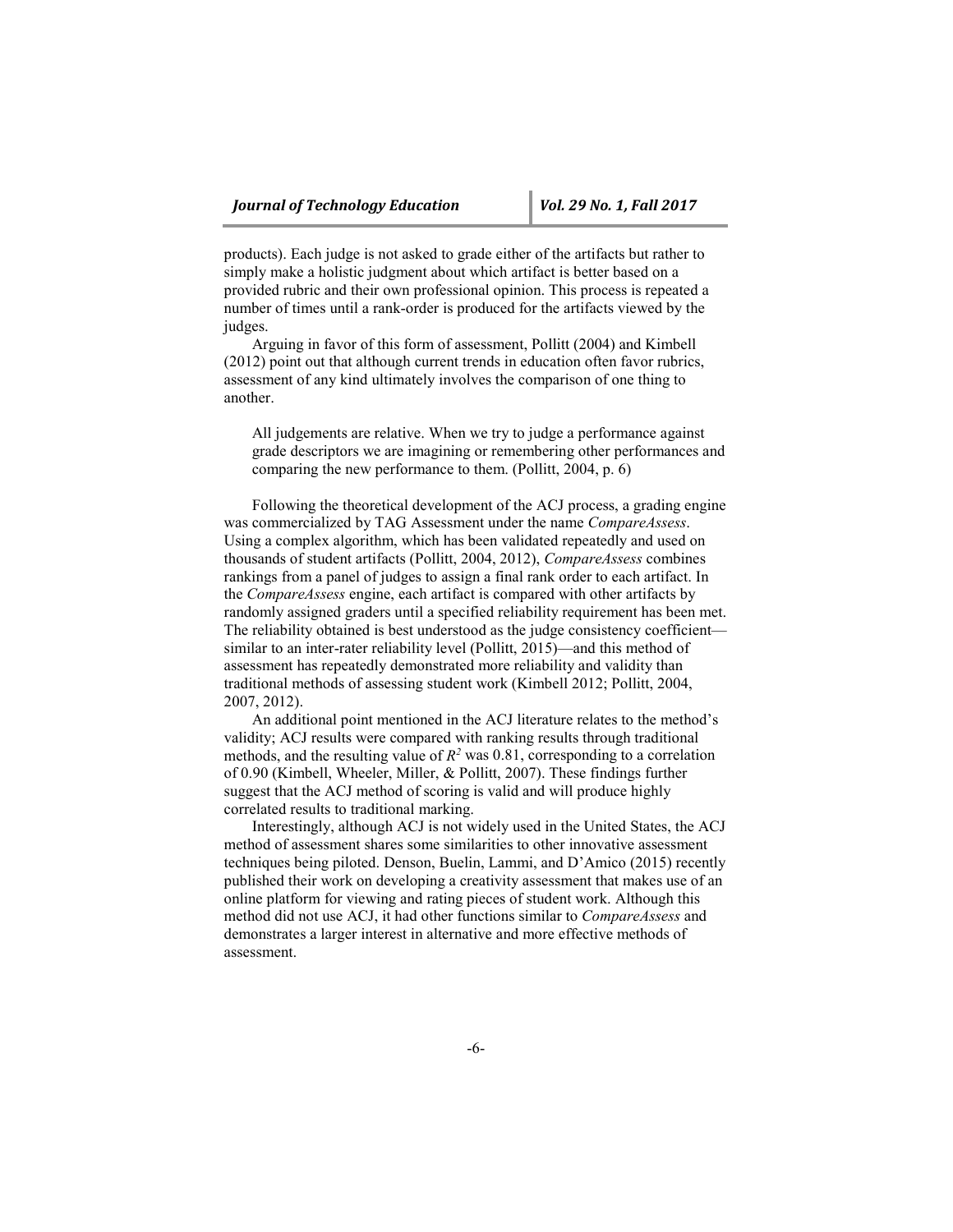# **Methodology: Mixed-Method, Quasi-Experimental Study**

## **Pilot Study**

Following Internal Review Board approval from the participating schools and the university, a pilot study was undertaken at a local middle school with two classes (the Exploring Technology class for seventh and eighth grade students). Each class received the same instruction and completed identical design challenges. One class completed the design portfolio on paper without access to mobile devices, and the other had access to mobile devices and completed the same design portfolio using an iPad app for portfolio creation entitled *LiveAssess*. *LiveAssess* was developed concurrent to the ACJ assessment engine through the efforts of Kimbell (2007) and similarly commercialized by TAG Assessments. The purpose of the pilot was to experiment with the research process, instruments, teacher pacing guide, and design challenge. During the pilot study, the researcher took copious notes regarding minor tweaks, language changes, and areas of confusion for the participating students. These notes, in addition to student comments regarding possible improvements (as gathered through post-pilot student questionnaires), were all used to revise the study prior to full implementation.

## **Research Design**

Implementation of the full study took place in a large suburban school district in the western United States. This large school district is one of the 50 largest school districts in the United States with a primarily suburban middleclass population (16% free or reduced-price lunch). A total of six teachers were recruited for the study based on willingness to participate and possessing similar characteristics (teacher license level, similar years of teaching, similar classes taught, similar school facilities, and recommendation from the district TEE coordinator). Each teacher agreed to implement the study in at least two sections of the Exploring Technology class, an introductory TEE course for seventh and eighth graders. A total of 706 students were included in the study, which required five class periods (90-minute class periods every other day for 2 weeks). A total of 18 classes of the Exploring Technology course from the six teachers formed the population of the study. Two teachers used paper portfolios with their classes, and four teachers used iPads to complete the portfolios via the *LiveAssess* app. Four randomly assigned teachers (i.e., one paper-based portfolio, three iPad-based portfolio) were instructed to allow ubiquitous mobile device access, and the other two teachers (one paper-based portfolio, one iPadbased portfolio) were instructed to prohibit this access during the unit. The counter-balanced nature of the access and portfolio medium was undertaken in an effort to highlight possible problematic variables related to the dependent measures.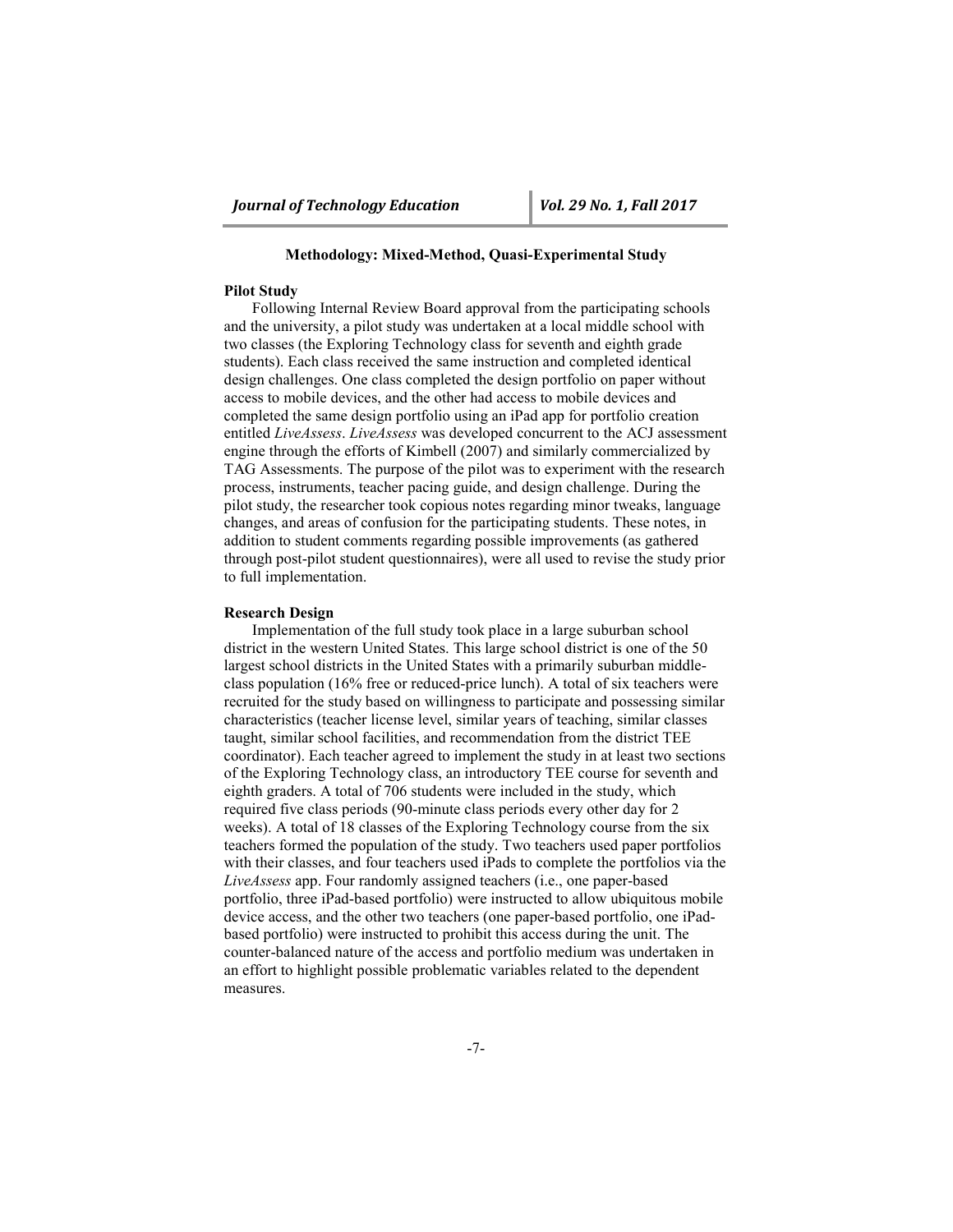Teachers were trained prior to the study in a 2-hour training session conducted by the researcher during which teachers were provided with paper and electronic access to all study and training materials. Teacher compliance and fidelity to study measures and to the provided teacher script were monitored through daily observations by the researcher and by means of responses to qualitative interviews at the conclusion of the study.

Students began the study by completing a pre-study questionnaire. This questionnaire included demographic questions, inquiries regarding their use and comfort with technology from the Digital Natives Assessment Scale (DNAS; Teo, 2013), and questions adapted from the Self-Directed Learning with Technology Scale (SDLTS; Teo et al., 2010). Following the pre-study questionnaire, students received instruction related to mobile device use, digital citizenship, and the engineering design process. Students were then placed in groups of 2–3 to complete an open-ended engineering design challenge. This challenge involved the designing of a new container or dispenser for distributing pills to patients in specified quantities and at prescribed times (see similar examples in Kimbell, 2007, 2012). Students designed the product for a specific user: an elderly individual who enjoys traveling internationally.

Initially, groups of students were provided with a "handling collection" consisting of materials chosen to stimulate idea generation and creativity (e.g., zippers, ties, string, plastic, and clay). Students were also shown pictures of pill holders and containers as well as the student creations from the pilot study. Following this brainstorming activity, students returned the materials in the "handling collection" and were provided with new materials from the "modeling collection" that was used to construct a solution to the design problem. Following prompts from their teachers, students filled out a design portfolio (either on paper or electronically) throughout the design challenge. The overall progression through this activity was managed by means of a provided teacher script that instructed teachers when to prompt students to complete a portion of their portfolio and when to move to a new portion of the lesson. The design portfolio was loosely influenced by similar portfolios used in Kimbell's research (2007, 2012) and was crafted to help the students display their progress through the design process.

Students worked on their designs and portfolios for four class periods and on the final day (Day 5), students turned in their portfolios and products and completed a post-study questionnaire. Teachers identified five students for the researcher to interview: two "high-performing" students, two "low-performing" students, and one "average-performing" student. The researcher conducted a semi-structured qualitative interview with these students and asked them questions related to self-directed learning, mobile devices, engineering design, and their experience with the study. Teachers were also interviewed and asked similar questions in an effort to further explore, clarify, and highlight the findings from the study.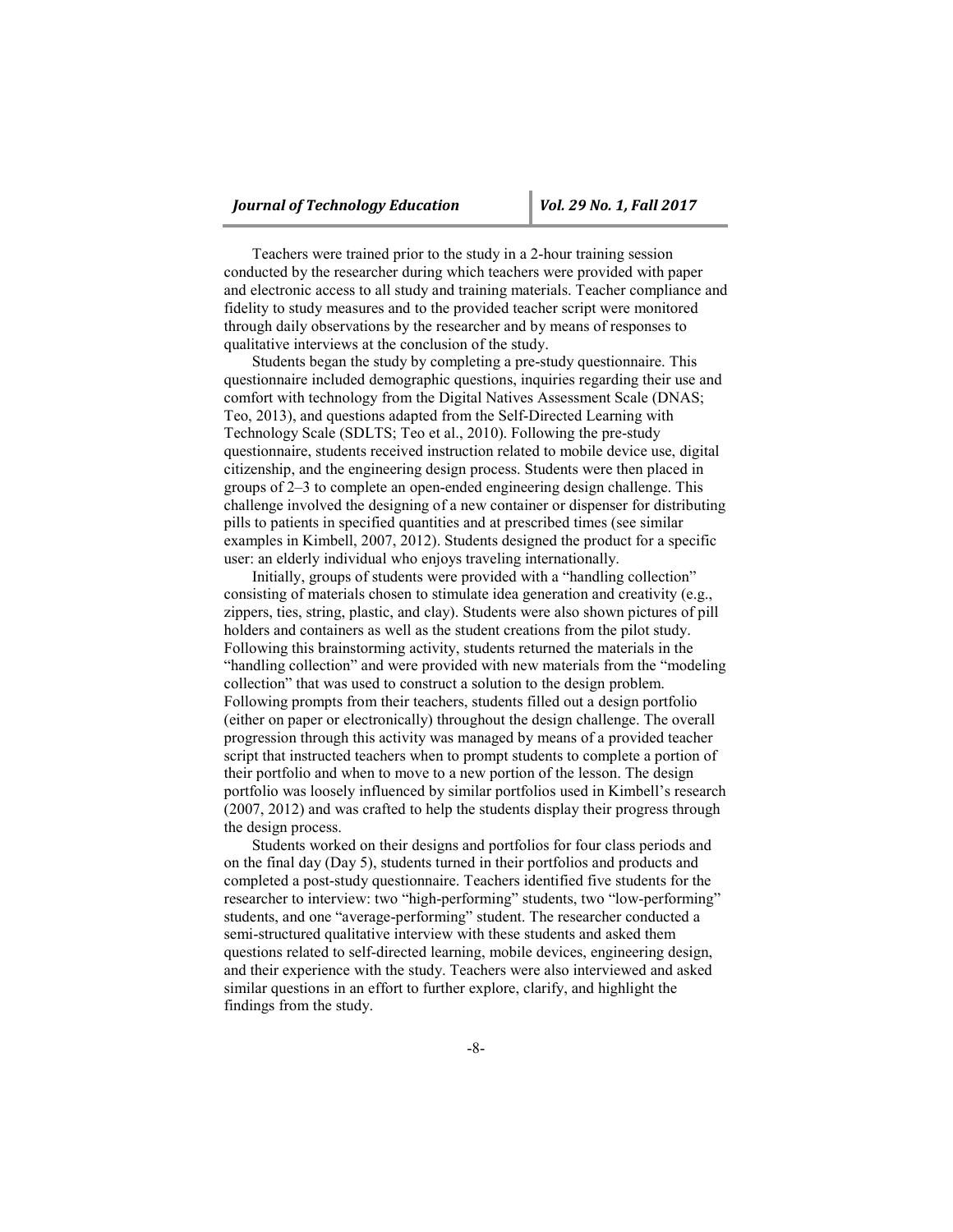#### **Mixed-Method Data Collection**

Following the completion of the study, all the student products were collected, and a digital picture was taken of each one, resulting in 175 images of student design products. These pictures were uploaded to the *CompareAssess* ACJ engine for later use. Each paper portfolio was also "digitized" using a scanner and iPad to record student responses from the paper portfolios into electronic versions via the *LiveAssess* app. These were also added to the *CompareAssess* engine. Data responses to the pre- and post-study questionnaires were conditioned and matched, resulting in a pre-study, post-study, and combined data set for later analysis.

Student and teacher responses to qualitative interviews were transcribed and analyzed using descriptive and thematic coding following recommendations by Saldaña (2013). In the first step of this process, the transcriptions were analyzed, and several words that described the contents of the response were identified. The second step in the process involved a second review of the transcribed responses in which the descriptive responses were analyzed for general ideas and themes. In the third step, the identified themes and ideas were synthesized into overarching themes for each response. These themes were checked for triangulation with topics relevant to the study (e.g., mobile devices, self-directed learning, and open-ended problems). Following the quantitative analyses, the resulting final qualitative themes were used to clarify, expand, and inform the general findings from the quantitative portion of the study as well as highlighting future areas of research deserving exploration. Representative phrases and illuminating remarks from the student and teacher responses were included as illustrative examples of the overall findings.

A panel of five graders was formed, which included a Technology and Engineering Education professor, an Engineering Education Professor, an Art and Design Professor, a former middle-school teacher, and a graduate student in Technology and Engineering Education. The panel of graders was trained on the *CompareAssess* software and discussed the grading procedure together prior to completing judgments. Initially, each grader was given a login to the *CompareAssess* online judging platform and was asked to grade 20–30 portfolios and student products. Following this, an additional meeting was held to ensure a unified direction in judgment. Judges were asked to complete additional judgments up to 175 judgments of portfolios and 175 judgments of products, which resulted in a reliability coefficient of  $r = .943$  for students products and *r* = .934 for student portfolios. Twenty additional judgments for portfolios and 20 more judgments for products were completed by each judge, which increased the reliability to  $r = .959$  for student products and  $r = .972$  for student portfolios. The result was a rank-order for student products and portfolios that was added to the statistical data set for later analysis.

Prior to analyses, regression diagnostics, including linearity, homoscedasticity, normality of residuals, uncorrelated error, mean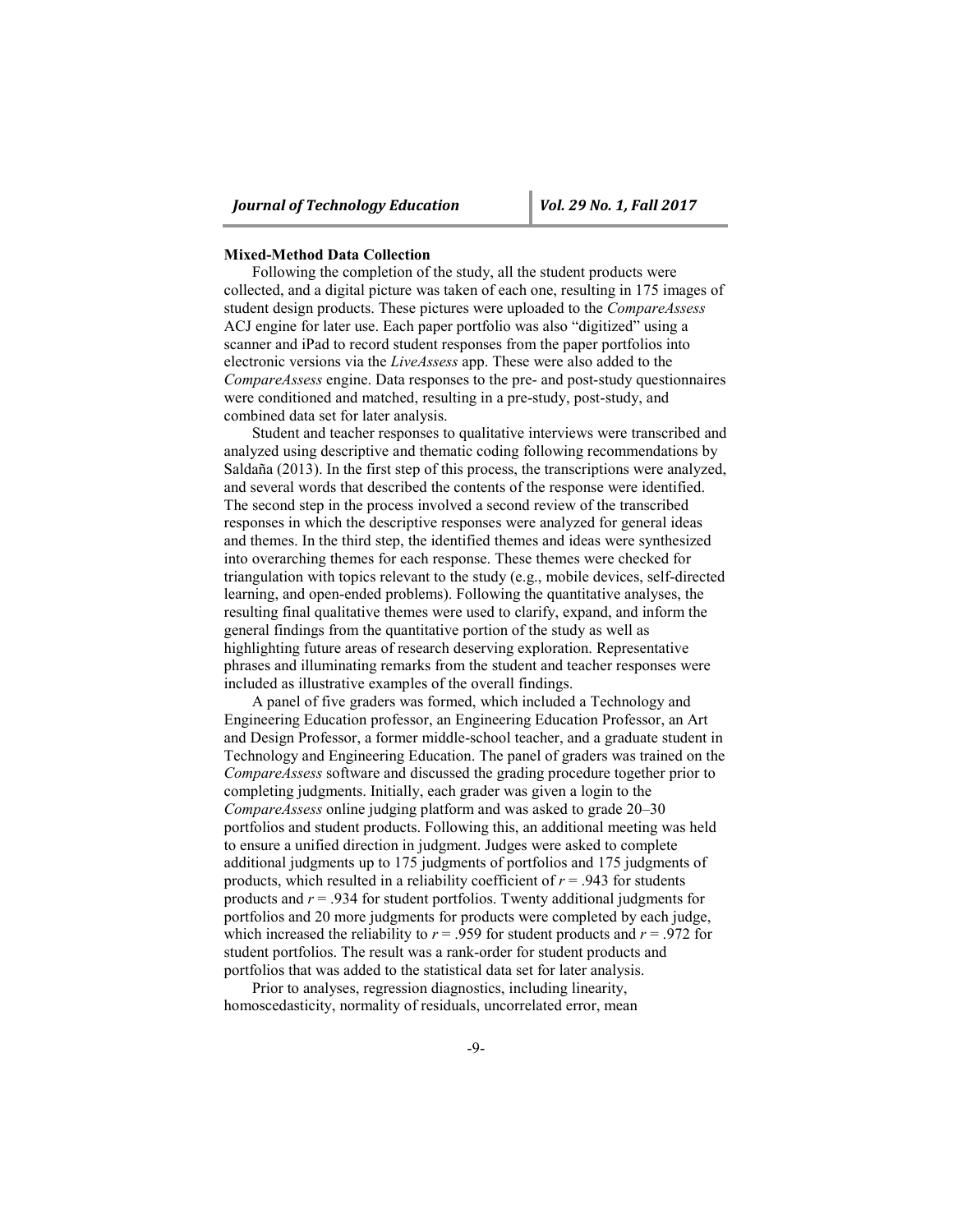independence, and normally distributed error, were conducted to ensure that the proper assumptions of were met for the statistical tests. It was determined that each of the tests was satisfied and that the assumptions were met. Following this, all quantitative data were analyzed using a variety of statistical procedures, including *t*-test, ANOVA, ANCOVA, correlation, and regression.

## **Quantitative Findings**

The quantitative findings from the study were taken from three different sources: the pre-study questionnaire ( $n = 555$ ), the post-study questionnaire ( $n =$ 458), and the matched questionnaire (*n* = 221) containing student pre- and poststudy matched responses. The large decrease in *n*-size between the pre-study questionnaire and the matched questionnaire was due mainly to student error in entering identical unique identifiers on both the pre- and the post-study questionnaires. In order to ensure comparability between the data, independent samples *t*-tests were computed comparing the pre-study data with the combined data set on the following measures to test for significant differences: pre-study SDLTS score, DNAS score, average grades, average time spent with technology, average mobile device use, and average mobile device skill. The only test that revealed a significant difference between the pre-study data set and the combined data set was for average grades,  $F(772) = 6.13$ ,  $p = .023$ . A follow-up independent samples *t*-test, which compared the grades in TEE classes across the groups, did not return significant results ( $p = .17$ ). These tests demonstrate that in all tested cases, with the exception of average grades, the students in the combined data set were not significantly different from the total *n* contained in the pre-study data set. It was thus concluded that, although not equal, the combined data set is comparable, representative, and suitable for use in further data analyses

#### **Self-Directed Learning Findings**

A simple linear regression was calculated to predict student self-directed learning (post-study questionnaire score) based on demographic variables (age, grades in all classes, grades in TEE classes, computer and mobile device access, time spent with technology, and pre-study SDLTS score). Upon initial investigation, it was shown that not all predictors were significant to student post-study SDLTS score. Non-significant factors were removed case by case until only significant factors were contained in the regression. This resulted in a significant regression equation  $(F(2, 218) = 26.26, p < .001)$ , with an adjusted  $R<sup>2</sup>$  of .19, and two significant predictors of student score on the post-study SDLTS assessment: average mobile device skill level and computer access and use at school (see Table 1). Student post-study SDLTS score is represented by 2.94 + .40(average mobile device skill level) - .18(computer access and use at school), suggesting a positive correlation between average mobile device skill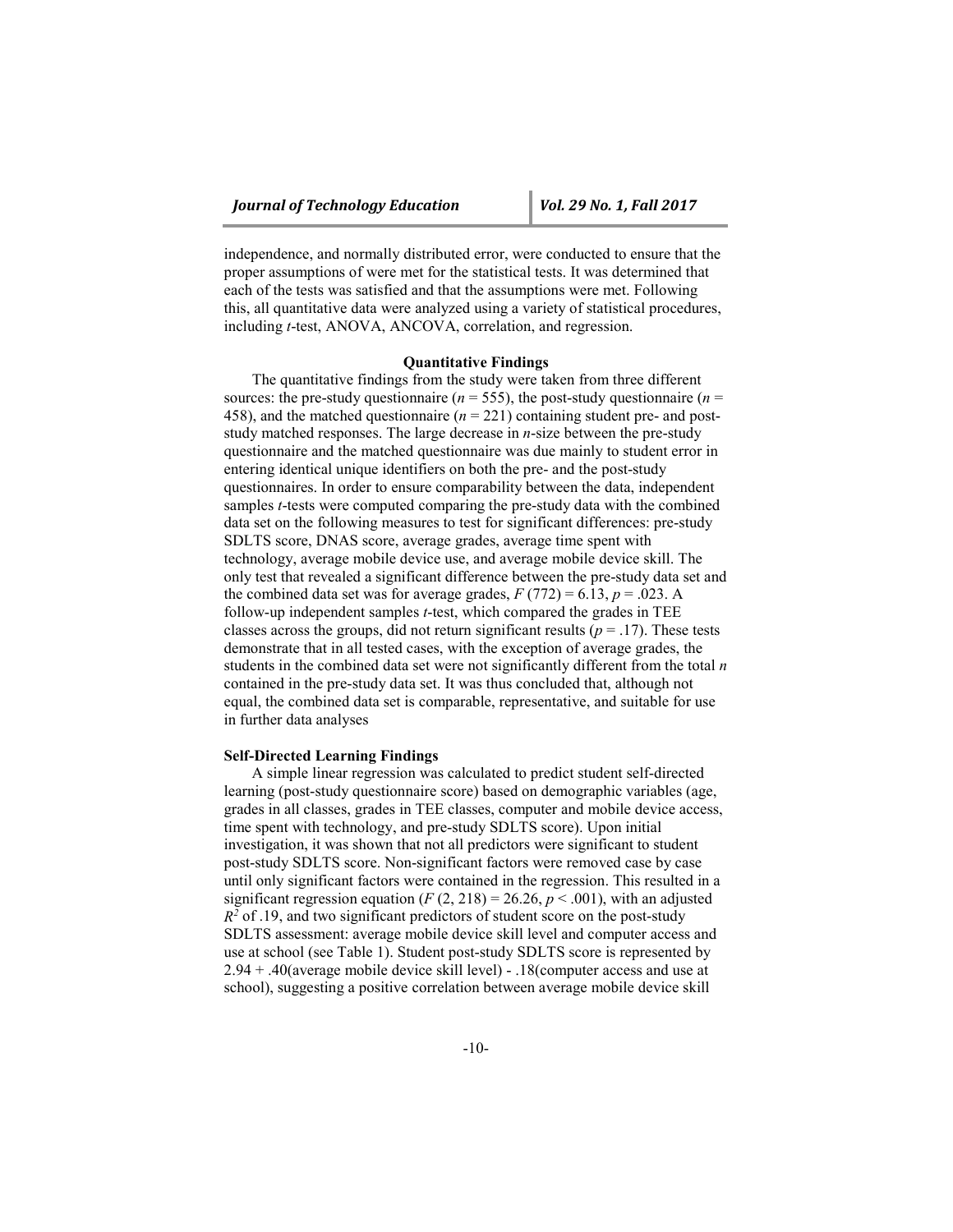level in students and self-directed learning and a negative correlation between computer access and use at school and student self-directed learning.

# **Table 1**

*Regression Equation Results for Student Demographic Information and Poststudy SDLTS Score*

| Variable                     | Coefficient $B$ | <i>p</i> -value |         |        |
|------------------------------|-----------------|-----------------|---------|--------|
| Computer access at<br>school | $-.07$          | $p = .003$      | $-3.02$ | $-.18$ |
| Mobile device skill<br>level | .29             | p < .001        | 6.61    | .40    |

A paired-samples *t*-test was used to determine if there was a significant difference in the student SDLTS pre- and post-study questionnaires. The results evidenced a significant difference in student pre-study ( $M = 3.61$ ,  $SD = .54$ ) and post-study ( $M = 3.79$ , SD = .57) scores,  $t = 6.521$ ,  $p < .001$ ,  $d = -.44$ , indicating that students were more self-directed following the study.

It was anticipated that student scores on the DNAS would be predictive of their post-study SDLTS scores. A correlational analysis revealed a significant correlation  $(p < .001)$  in the positive direction between student DNAS and student pre-study SDLTS as well as student post-study SDLTS scores (Table 2), suggesting that higher levels of "digital nativeness" among students corresponded with higher self-directed learning.

## **Table 2**

*Correlation for Student DNAS Scores and Student Pre- and Post-Study SDLTS Scores*

|                     |      | Pre-SDLTS score Post-SDLTS score |
|---------------------|------|----------------------------------|
| Pearson correlation | .40  | -31                              |
| $Sig. (2-tailed)$   | .00. | .00.                             |
| n                   | 221  | 221                              |

Different mediums were purposely utilized for student design portfolios as part of the counter-balanced study format. In order to separate significance based solely off the difference in portfolio medium, tests were run to determine the impact of paper or electronic portfolios on student post-study SDLTS score. Utilizing an ANCOVA, with student pre-study SDLTS score as the covariate, portfolio type and student post-study SDLTS were analyzed. The resulting *p*value was not statistically significant  $(p = .132)$ , suggesting that student post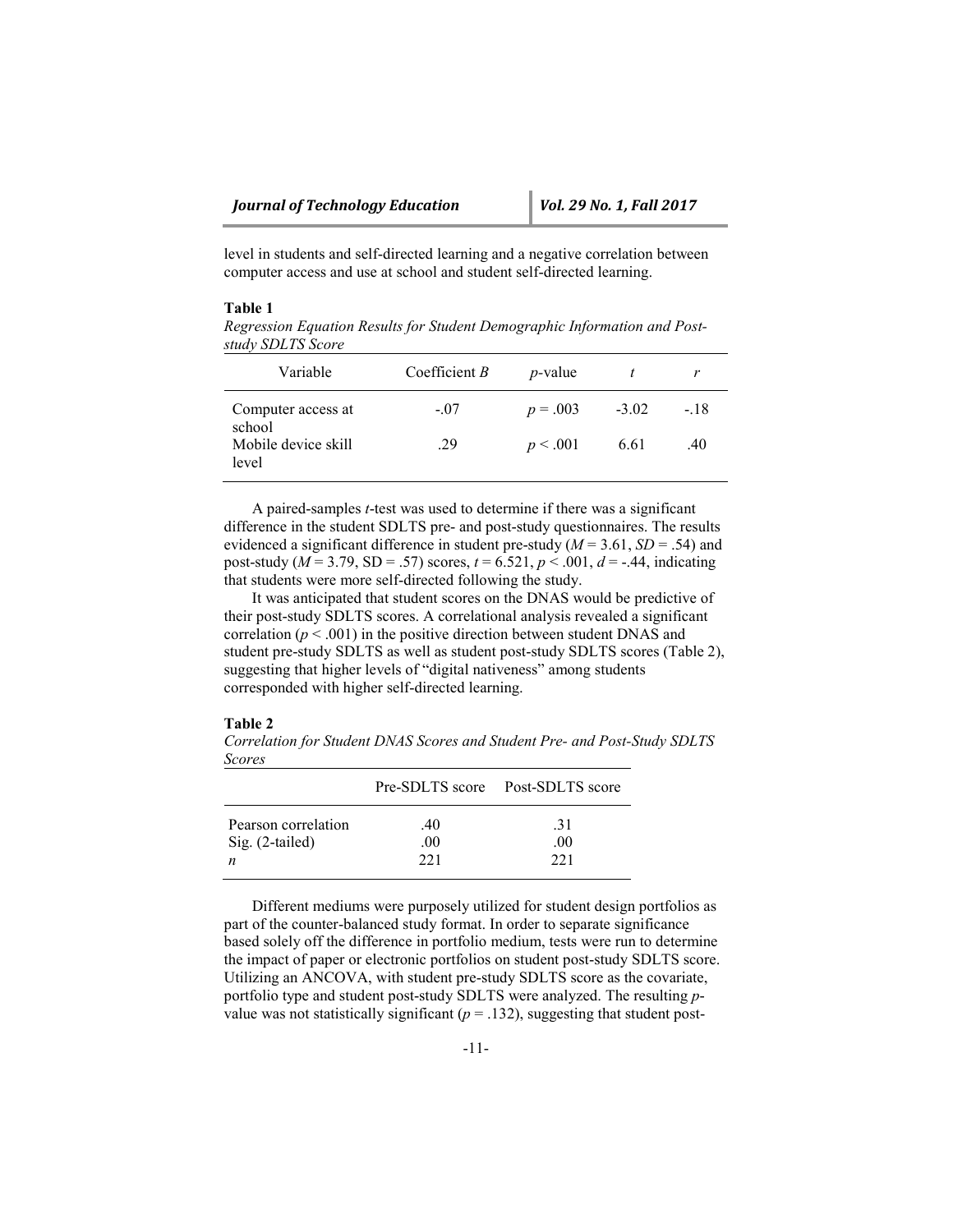study SDLTS score was independent of their assigned portfolio creation medium.

Using ANCOVA statistical techniques, analyses were conducted examining the relationship between student access to mobile devices and student post-study SDLTS score, using students' pre-study SDLTS score as a covariate. The resulting value,  $p = 0.816$ , was not significant, suggesting that student scores on self-directedness in learning with technology are independent of access to mobile devices.

A simple bivariate correlation test was conducted to look at the relationship between student comfort level with open-ended design problems and post-study SDLTS score. This reflected a significant correlation ( $p < .001$ ) in the positive direction, suggesting that higher comfort levels with open-ended design problems are correlated with higher post-study SDLTS scores.

Using a simple correlation test, the relationship between student comfort level in working with groups and student post-study SDLTS scores was found to be significant ( $p < .001$ ) and positive, suggesting that higher comfort in working in groups was correlated with higher post-study SDLTS scores.

## **Achievement Findings**

Student achievement was measured in two ways as part of this study: student rank score on their group portfolio and student rank score on their group product (created during the design challenge). Possible relationships between student final scores and other potential predictors were explored using a variety of statistical methods.

Using correlation statistical analyses, the relationships between student group portfolio score (rank) and student group product score (rank) were identified. Table 3 outlines the relationships between student portfolio rank score and demographics with several significant  $(p<0.05)$  correlations (age, grades, time with technology, skill with mobile devices, and access to mobile devices). When compared, the relationship between student product rank score and demographics demonstrated that age was the only significant correlation (*p*  $= .05$ ).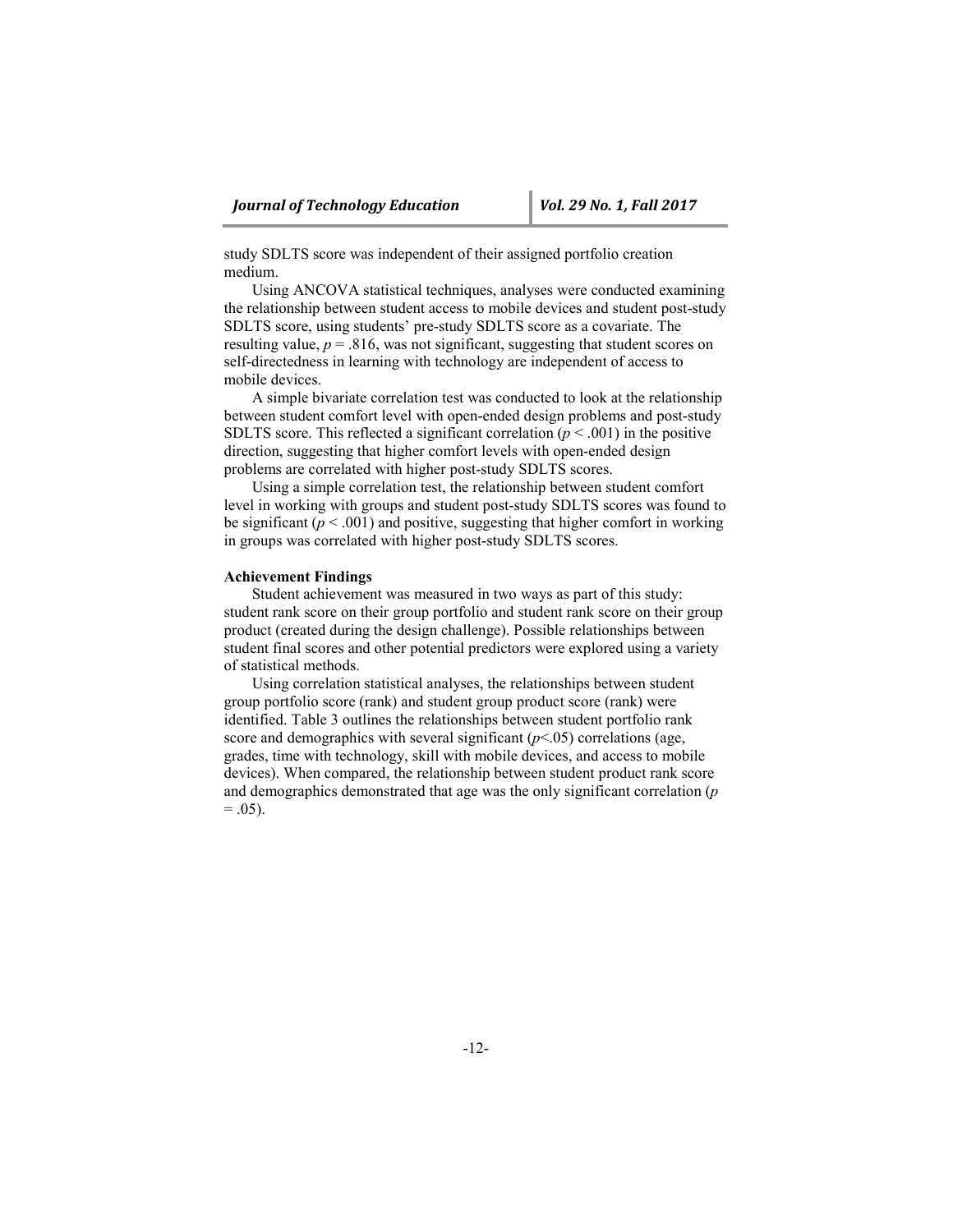| Table |  |
|-------|--|
|-------|--|

*Student Demographics Measures and Student Portfolio Rank Score*

| Student portfolio rank                | Spearman correlation | $\text{Sig.}$ (2-tailed) | $\boldsymbol{n}$ |
|---------------------------------------|----------------------|--------------------------|------------------|
| Student age                           | .16                  | .02                      | 221              |
| Grades in average (all classes)       | .13                  | .05                      | 220              |
| Grades on average (TEE only)          | $-.02$               | .83                      | 221              |
| Average time using technology         | .27                  | .00                      | 214              |
| Average mobile device use             | .05                  | .45                      | 221              |
| Skill level with mobile devices       | .15                  | .02                      | 221              |
| DNAS score                            | .12                  | .08                      | 221              |
| Prestudy SDLTS score                  | $-.07$               | .33                      | 221              |
| Computer access (home) and use        | .05                  | .50                      | 221              |
| Computer access (school) and use      | .09                  | -17                      | 218              |
| Mobile device access (home) and use   | .27                  | .00                      | 219              |
| Mobile device access (school) and use | 24                   | .00                      | 219              |

A set of simple correlation tests revealed that the correlation between student pre-study SDLTS score and their portfolio rank score was not significant  $(r = -0.07, p = 0.33)$ . The correlation between student pre-study SDLTS score and their product rank score was also not significant  $(r = -0.05, p = 0.48)$ .

A correlation was computed for student self-directed learning, as measured on the post-study *SDLTS*, and student rank portfolio score. A correlation was also computer for student self-directed learning, as measured on the post-study SDLTS, and student rank product score. Neither relationship returned a significant value.

Looking at correlation tests, the correlation between student DNAS scores and their product rank score was not significant  $(r = -0.04, p = 0.54)$ . The correlation between student DNAS scores and their portfolio rank score approached significance  $(r = .12, p = .08)$  but was not significant.

Using an independent samples *t*-test, the impact of portfolio type on student achievement (both portfolio and product rank scores) was analyzed. There was a significant difference in student product scores between paper  $(M = 73.93, SD =$ 52.22) and electronic portfolios ( $M = 97.71$ ,  $SD = 49.63$ );  $t(455) = -4.83$ ,  $p <$ .001. There was also a significant difference in student portfolio scores between paper ( $M = 68.83$ ,  $SD = 39.46$ ) and electronic portfolios ( $M = 96.58$ ,  $SD =$ 53.43);  $t(454) = -5.84$ ,  $p < .001$ . It is important to note that the scores for the portfolios and the products are rank scores, so a lower rank is deemed of higher quality than a higher rank.

Using an independent samples *t*-test, the impact of mobile devices on student achievement (both portfolio and product rank scores) was analyzed. There was a significant difference in student portfolio scores between those with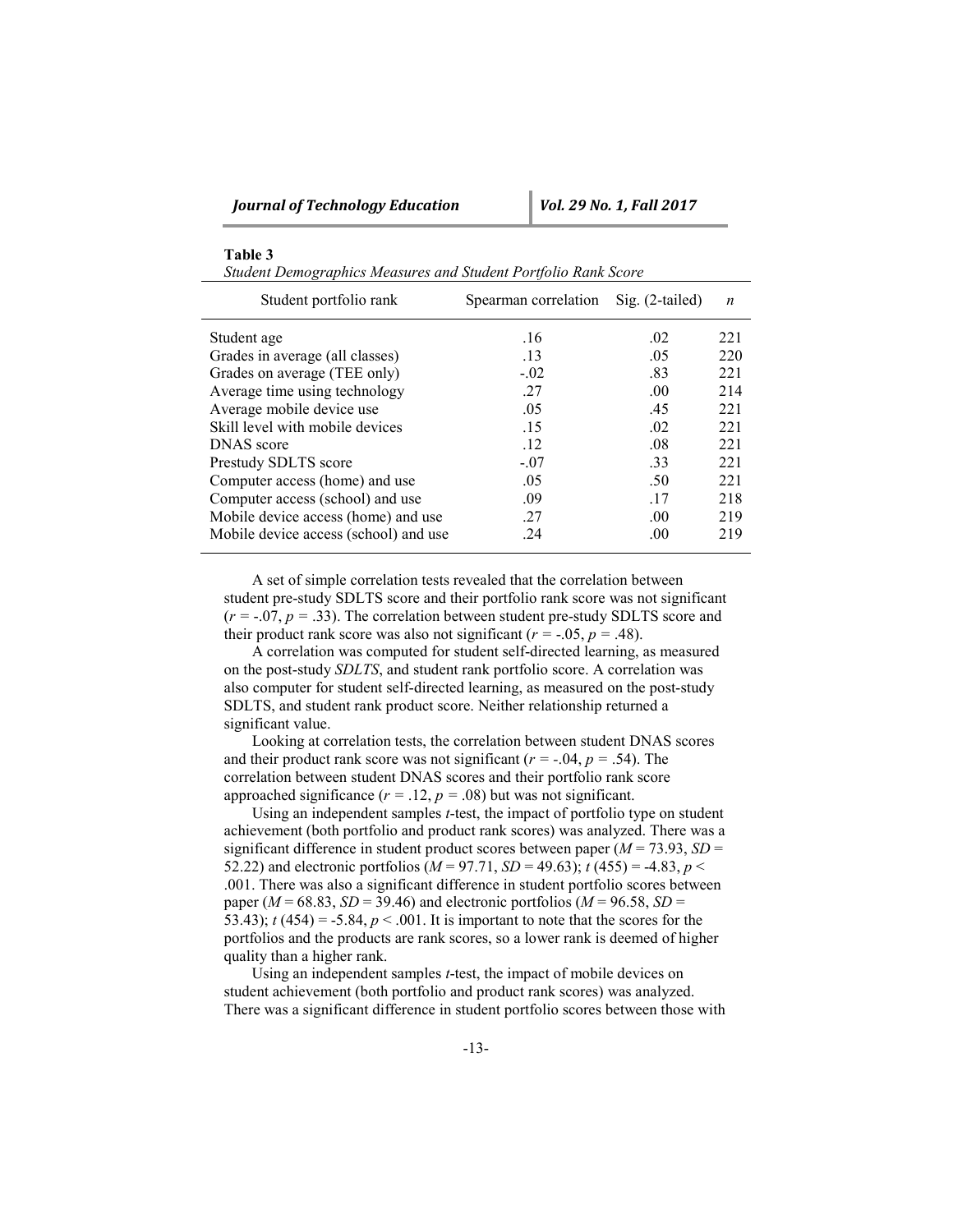access to mobile devices ( $M = 81.65$ ,  $SD = 52.07$ ) and those without access to mobile devices (*M* = 101.29, *SD* = 42.52); *t* (454) = -3.62, *p* < .001. However, there was not a significant difference in student product scores between those with access to mobile devices ( $M = 90.20$ ,  $SD = 52.82$ ) and those without access to mobile devices ( $M = 85.60$ ,  $SD = 48.60$ );  $t(455) = .816$ ,  $p = .415$ .

A one-way ANOVA was computed to assess the impact of the teacher on student achievement scores for the portfolio. The results were significant ( $F =$ 37.70,  $p < .001$ ), and LSD post hoc analyses were computed to further explore the difference between teacher groups (see Table 4).

## **Table 4**

|  | Post Hoc Analysis of Differences in Student Product Rank by Teacher |  |  |
|--|---------------------------------------------------------------------|--|--|
|  |                                                                     |  |  |

| Teacher $(n, M, SD)$                                                                                                                                                                             |     |            |                     |                          |                                 |
|--------------------------------------------------------------------------------------------------------------------------------------------------------------------------------------------------|-----|------------|---------------------|--------------------------|---------------------------------|
| Teacher 1 (85, 77.99, 47.39)<br>Teacher 2 (84, 107.17, 51.11)<br>Teacher 3 (69, 106.54, 48.26)<br>Teacher 4 (59, 70.10, 47.20)<br>Teacher 5 (53, 102.85, 44.51)<br>Teacher 6 (107, 76.05, 54.89) | .00 | .00<br>.94 | -35<br>.00.<br>.00. | .00<br>-62<br>.69<br>.00 | .79<br>.00<br>.00<br>.46<br>.00 |

A separate one-way ANOVA was computed to assess the impact of the teacher on student achievement scores for the product, which also returned significant results ( $F = 8.77$ ,  $p < .001$ ). This necessitated LSD post hoc analyses to further explore the difference between teacher groups (see Table 5). Both Tables 4 and 5 highlight significant differences in students achievement based on teacher.

## **Table 5**

*Post Hoc Analysis of Differences in Student Portfolio Rank by Teacher*

| Teacher $(n, M, SD)$                                                                                                                                                                            |     | -3         |                                |                          |                                    |
|-------------------------------------------------------------------------------------------------------------------------------------------------------------------------------------------------|-----|------------|--------------------------------|--------------------------|------------------------------------|
| Teacher 1 (84, 64.26, 48.98)<br>Teacher 2 (84, 130.55, 44.32)<br>Teacher 3 (69, 85.20, 45.78)<br>Teacher 4 (59, 94.58, 36.23)<br>Teacher 5 (53, 108.75, 47.83)<br>Teacher 6 (107, 86.47, 50.56) | .00 | .00<br>.00 | .00<br>.00 <sub>1</sub><br>.22 | .00<br>.00<br>.00<br>.08 | .12<br>.00<br>.00.<br>.00.<br>.00. |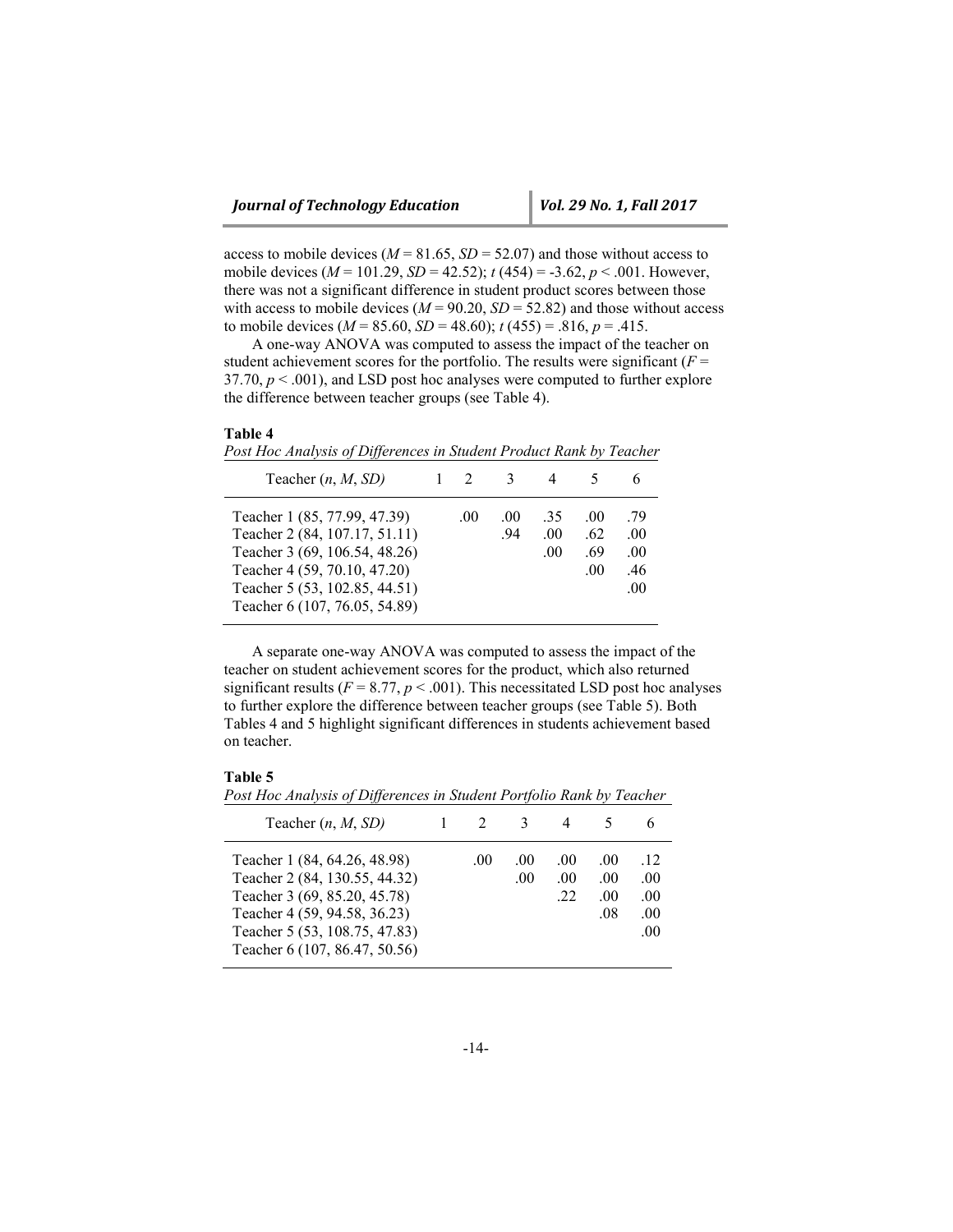# **Qualitative Findings**

The final themes emerging from the student and teacher interviews were used to triangulate, clarify, and expand the quantitative findings resulting from the analysis of the student questionnaires and final rank order of the products and portfolios. The themes, along with representative responses, are included here.

## **Self-Directed Learning**

Student and teacher comments related to self-directed learning revolved around the necessity of student choice for self-directed learning to occur. Two students commented on student choice in defining self-directed learning.

[Self-directed learning is] something that you, like go and do yourself, like you are interested in it, you want to go and figure out what this thing is . . . or how something works.

[Self-directed learning is] somebody actually choosing what they have to do and what they want to do in their education.

One teacher comment also highlighted the student initiative and choice involved with self-directed learning.

Self-directed learning is where a student takes their own personal initiative to take the supplies that I've provided and also the knowledge that I have provided that they need, and of their own knowledge and their own supplies—based off of rules and I guess regulations, based off of our assignments or whatever—to create a learning environment where they are benefitted.

# **Mobile Devices**

Teachers and students responded to questions regarding the potential benefits and challenges of mobile devices in K–12 education. Their responses themed around (a) mobile devices being enablers or both positive and negative behavior, (b) mobile devices being regulated by strict rules and monitoring, and (c) classroom norms acting in opposition to mobile device integration. Examples of student comments related to the enabling nature include the following.

[Mobile devices] help, because you can look . . . like if you want to learn something, like if you were trying to teach yourself how to play the guitar or something you could look up videos online of how to do it.

Well it just matters on the kid pretty much. I think that [mobile devices] would help most kids, but some kids are just there to get the grade and to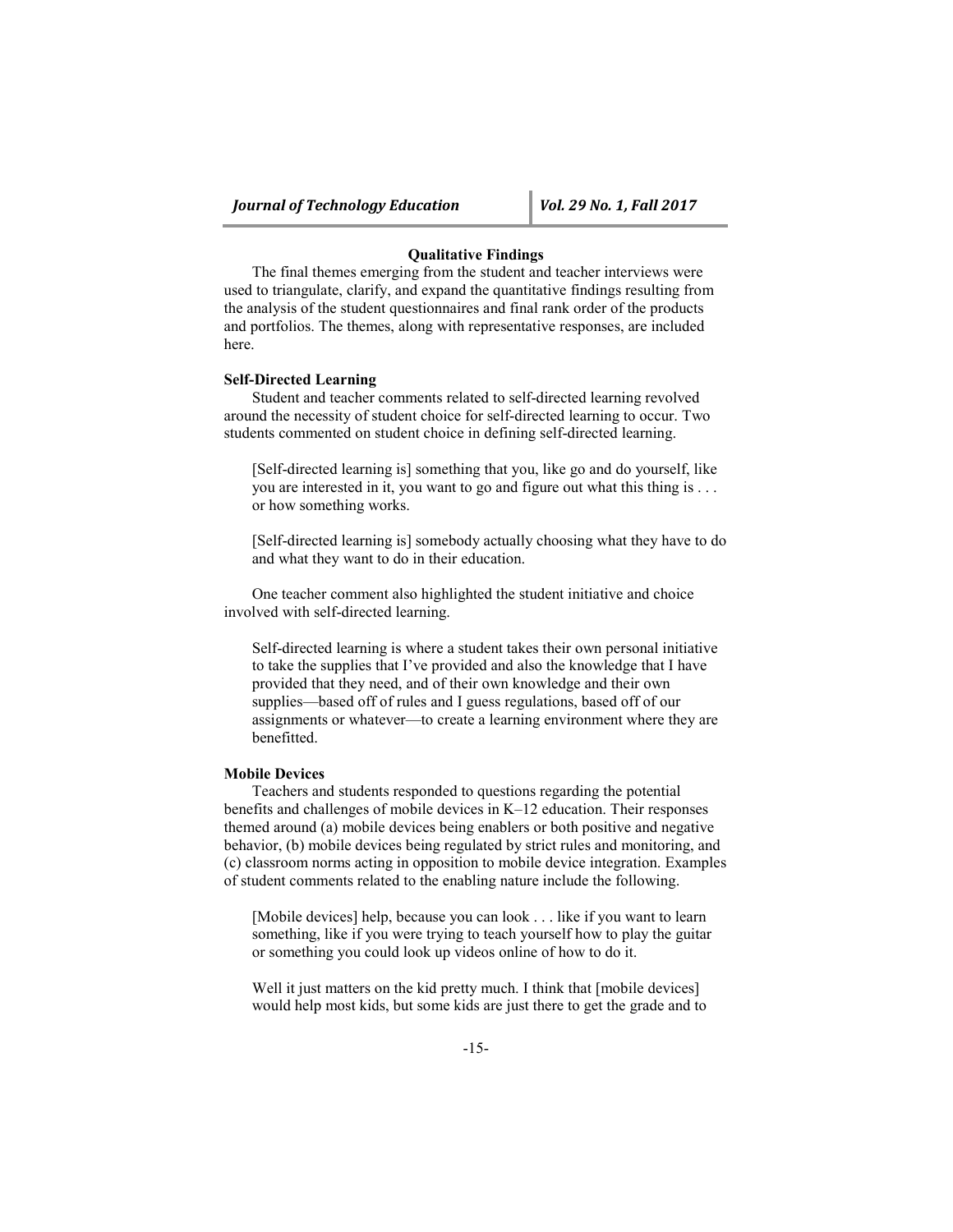dink off with it and ruin the privileges. It would help them because like, they, oh I feel familiar with this—I know what to do, I know where to go.

I think [mobile devices] would help some kids, but some kids would just play on them, and then, maybe look up a few things . . . I would use mine for, uh, learning because I don't really like being on social media, but I don't know about other people very well, I just see a lot of people on Instagram during lunch. So . . . I'm not really, out to using it the same way as other people.

Students identified strict rules, regulations, and monitoring as both the reality and a necessity for mobile devices in K–12 classrooms. Student comments also centered on different areas where mobile devices were allowed and other areas where mobile devices were prohibited. Example student responses include the following.

I think [mobile devices] would . . . help, but there would have to be restrictions, 'cuz if kids were just playing on their phones, they wouldn't be learning, and they wouldn't like, be paying attention to the teacher. So they wouldn't get the grade they want on their test, and, so, that would bring grades down, but like using them would in like, effective ways in schools, would bring them up.

In school [mobile devices] are allowed during class, if the teacher gives you permission, only if you are, like, working on an assignment or something. Um, they are allowed during lunch—private time—before and after school. Um, and like usually people just, like, use them to do, like, calculators or math, and stuff like that.

It all depends like what class, like [mobile devices] are not allowed in like, during class but some teachers like let you use them for like certain things if you don't know, like, how to like, spell something or like draw something then you're allowed to use them.

Teachers' comments were similarly themed to the student responses in regards to the need for rules and regulations in order for mobile devices to be successful in K–12 classrooms. One example response illustrates this general consensus among teachers:

I think that [mobile devices in K–12 classrooms] can be good in a monitored fashion, with activities like the one we did, or other experience design activities. It could be very valuable in the research and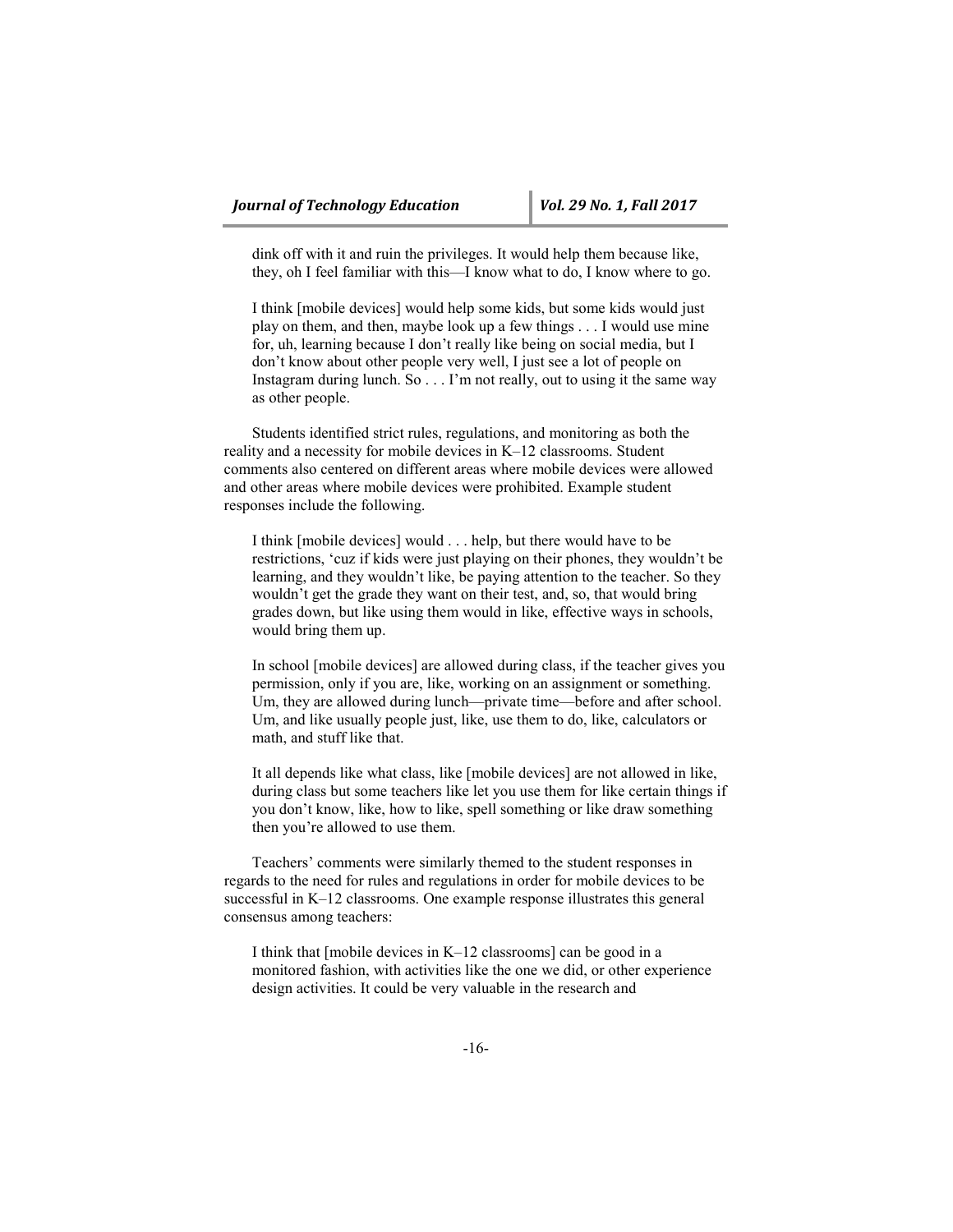understanding what the actual problem is they're trying to solve and where it fits in the world of what the impact that decision or solution might have.

Regardless of permission to use mobile devices, the majority of students did not choose to use mobile devices regularly throughout the study. When asked about the reasons guiding the students' decision to use or not to use a mobile device during the study, teachers highlighted classroom norms as a potential reason for students not using mobile device: Students and teachers were accustomed to a restriction on device use in class that prevailed despite permission to use the devices. One teacher remarked,

I had a couple kids looking on the iPad on the Internet. Honestly I was surprised that when we opened it up to the mobile devices more students didn't have their cell phones out. Most of them were just looking for images in [one] of the pill bottle folder things. But I was surprised at, I guess, the lack of using that device. Maybe it's because they're not used to using it in my classroom—I really don't know. The only thing I can think of is because it's the rule that you don't have your cell phone out in my class, I kind of felt like that was the norm.

#### **Summary of Findings**

For the middle-school students in this study, self-directed learning appeared to be related to student and environmental characteristics rather than access to specific technology tools. When analyzed, student self-directed learning was independent and even negatively correlated with access to some technology tools (e.g., mobile devices and computers), and student self-directedness in learning scores were independent of student portfolio type (paper vs. electronic). Taken together, these findings suggest that technology tools in and of themselves may not correspond with an increase in student self-directed learning and, in some cases, may be detrimental to student self-directed learning. These findings appear to align with Mentzer's (2011) research, which also concluded that access to information (i.e., the Internet via computers) did not significantly improve student designs.

Unlike technology tools, a variety of specific student and classroom environment characteristics did demonstrate significant relationships with student self-directed learning. Student characteristics that corresponded with higher levels of self-directedness in learners were: average skill in using mobile devices, higher "digital nativeness" scores, student familiarity with open-ended design problems, and student comfort level in working in groups. Responses in teacher interviews seem to concur with this. Teachers discussed how they perceived self-directed learning to be a product of external conditions such as: the presence of an open-ended problem, a task involving group work, or other classroom-environmental factors.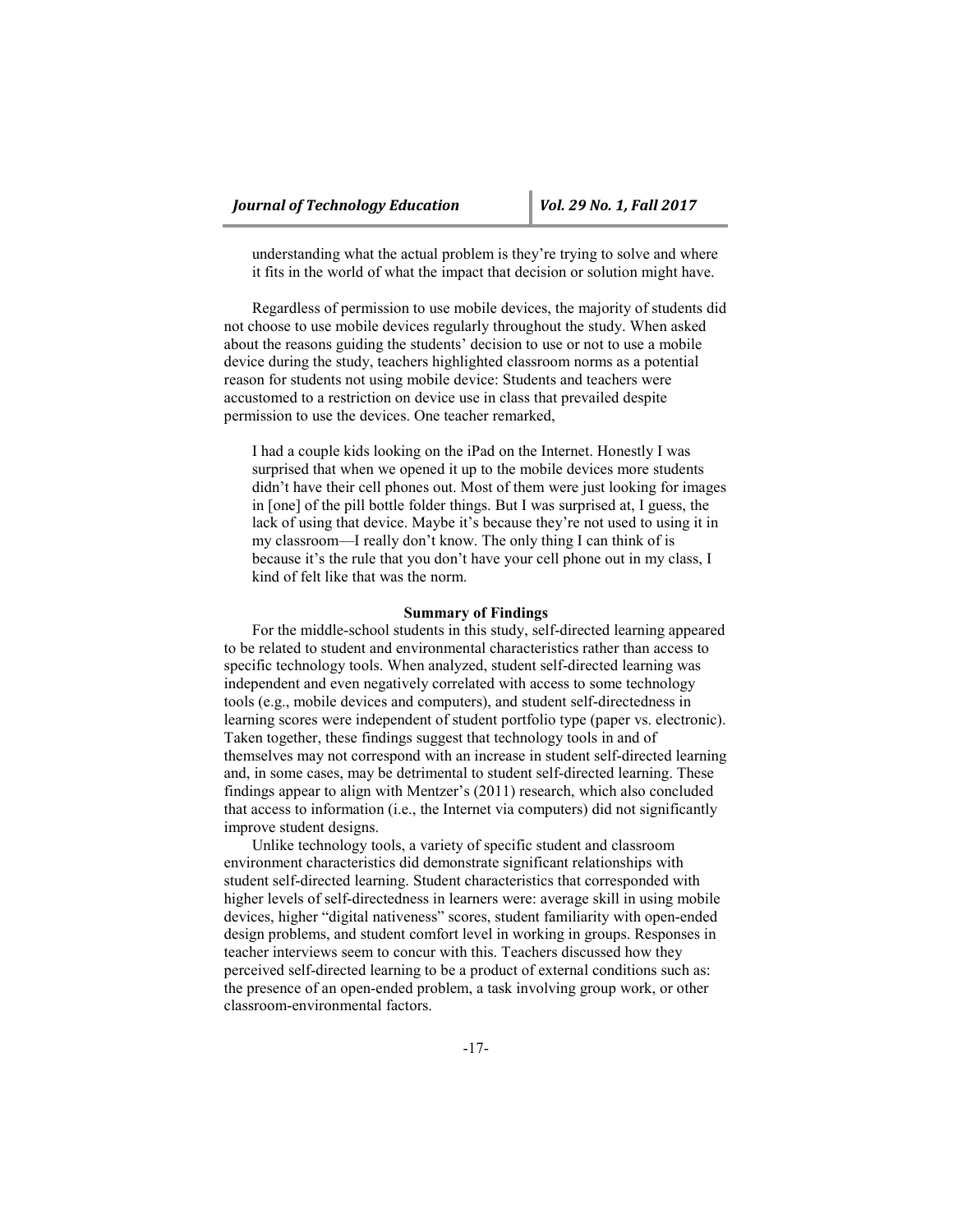Student achievement was identified through two separate student scores: student portfolio scores and student product scores. In qualitative interviews, the teachers and students were in agreement that mobile devices had the potential to improve students' achievement if used correctly.

A key finding is that teachers and portfolio medium (paper vs. electronic) were the most significant factors in student achievement. Students completing portfolios on paper produced significantly better portfolios and products than their counterparts who completed electronic portfolios. Despite the fact that all teachers in the study were comparable, there were significant differences in the final grades received by the students of each teacher, with the students of one teacher (Teacher 6) scoring significantly higher than the other students in the study. This teacher was assigned to complete the portfolios on paper, which may be a confounding factor resulting in the paper portfolios being ranked much higher than the electronic portfolios and this teacher's students outperforming the others. These findings align with other research demonstrating the significant impact of a teacher on their students above and beyond other factors (Darling-Hammond, 2000).

## **Student Portfolios**

Student access to mobile devices was significantly correlated with higher study scores on the design portfolio. Average time spent with technology, student age, mobile device skill level, and mobile device access at home and school were also significantly correlated with higher scores. Student pre-study SDLTS and student post-study SDLTS scores were both independent of student portfolio score rank—an important finding suggesting that self-directed learning may not be indicative of student achievement, ability, and skill with the engineering design process despite its identification as a key skill for 21st century learners (Partnership for 21st Century Learning, 2015).

## **Student Products**

Unlike the portfolio scores, the only significant correlation found between student product scores, aside from teacher and portfolio type, was student age. Older students tended to receive better scores on their design products. Student portfolio scores were not significantly correlated with pre- or post-study SDLTS, pre-study DNAS score, or access to mobile devices. Interestingly, the two teachers with the overall top-performing students (Teachers 4 and 6) had the youngest average students in their participating classes across the study. This emphasizes the strength of the impact made on students' achievement by their teacher.

# **Other Observations**

Of particular interest, the researcher noticed that although many students were given access to mobile devices, students rarely used mobile devices during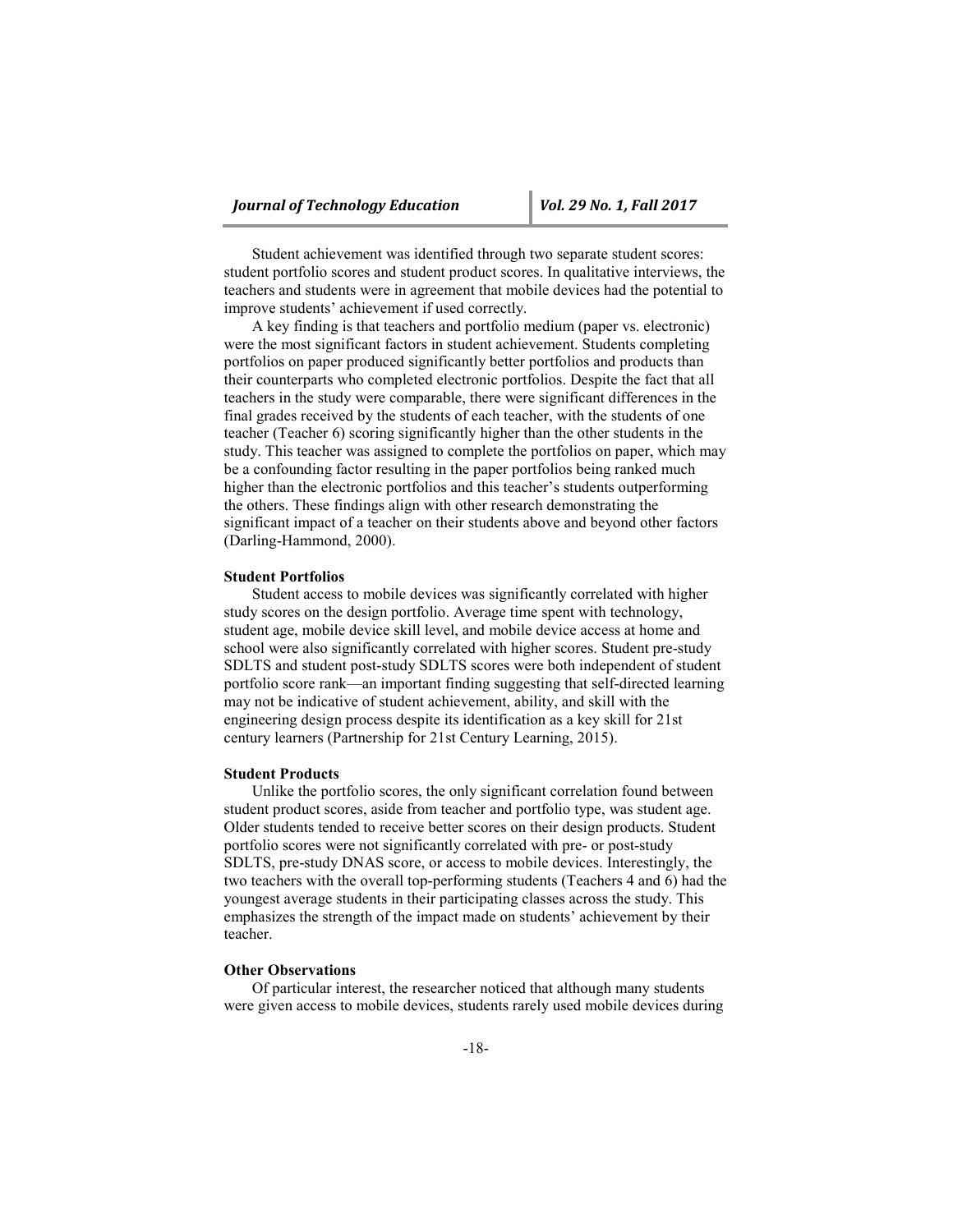the product creation or the portfolio creation. Teachers echoed this sentiment during interviews and provided several conjectures for lack of mobile device usage, including: lack of need for mobile devices, the competition between computers and mobile devices, and classroom norms. Although students cited specific benefits of mobile devices in the interviews, the majority (65.4%) of students who were given access to mobile devices during the study reported using mobile devices less than 30 minutes during class over the course of the entire study (over 360 minutes of class time). In the interviews, students mentioned that this activity was the "wrong type of problem" for using a mobile device. When asked for clarification, students commented that they were unsure how to use a mobile device to help them with an open-ended problem and were most comfortable using their mobile devices to answer factual single-answer problems. Student and teacher interview responses also themed around classroom norms: Although mobile devices were allowed, the previously established classroom norm (no mobile devices allowed) appeared to be highly influential on students' choices regarding mobile device use.

#### **Further Research and Analysis**

Using both the quantitative and qualitative findings from this study, the following recommendations and areas for further research and analysis were identified.

#### **Self-Directed Learning**

As noted, mobile devices did not make a significant impact on student selfdirected learning as measured by the SDLTS on the pre- or post-study questionnaires. However, several other student and classroom environment characteristics were positively correlated with self-directed learning in a significant way, including student skill in using mobile devices and student "digital nativeness." This suggests that teachers and schools should emphasize student skills in using and interacting with technology as a means of improving self-directed learning. If students can more effectively interact with different technologies (e.g., mobile devices, tablets, and computers), their opportunities and abilities for self-directed learning may also increase.

# **Mobile Devices**

Although mobile devices did not significantly impact student self-directed learning in this study, mobile devices did correlate significantly with higher student achievement on the design portfolio. During student interviews, a theme that emerged with relation to mobile devices was the need for direct instruction regarding how, when, and where students should use mobile devices. Teachers can work through explicit instruction so those students understand how to use mobile devices and so that positive and appropriate uses of mobile devices become the new norm for their classroom.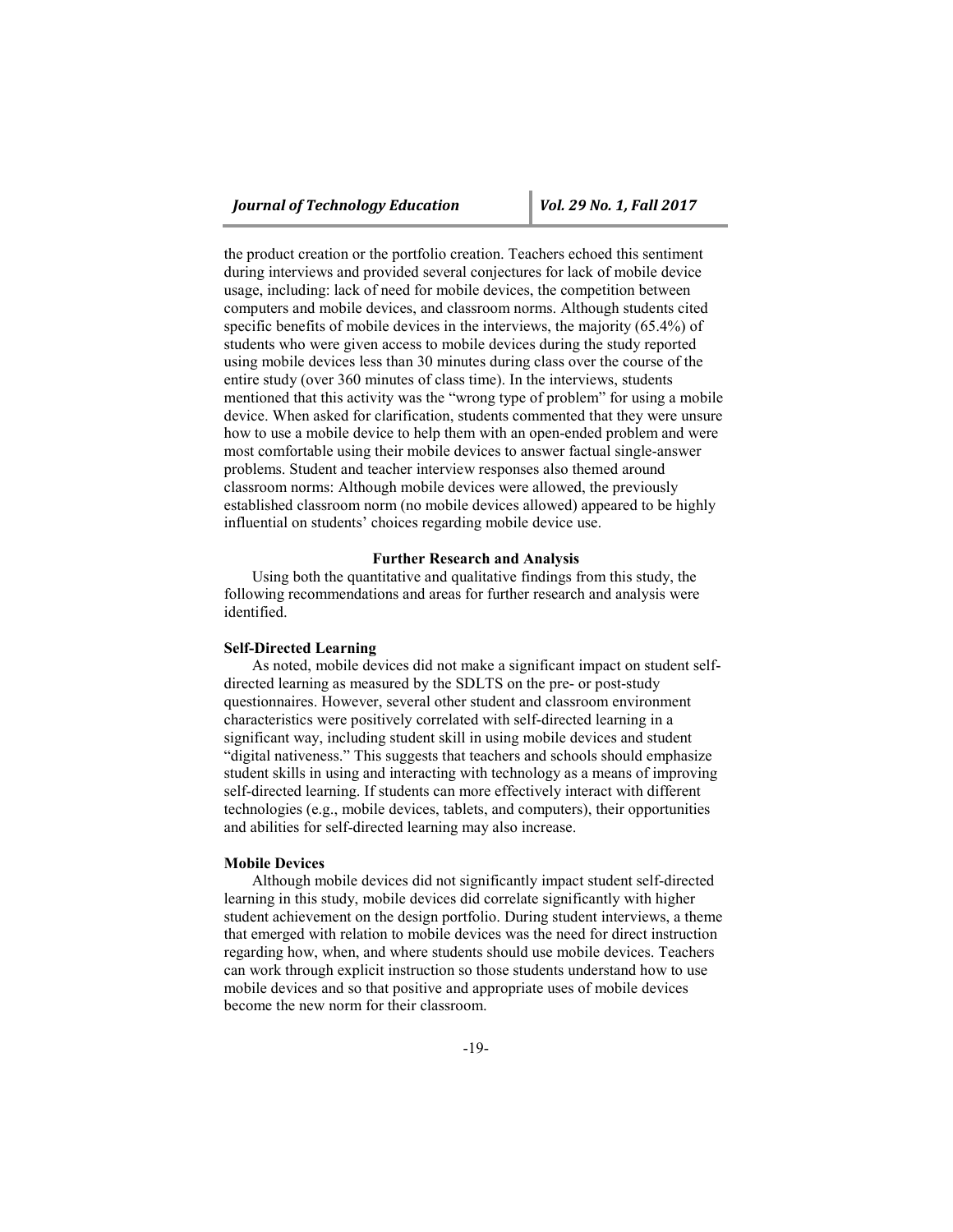#### **Further Research**

Additional relationships between student mobile device access and factors outside of self-directed learning or achievement would shed further light on the debate over mobile devices in the classroom. The findings from this study are limited in scope to a relatively suburban, middle-class, homogeneous population within specific grade levels (seventh and eighth grade). Other research with different population groups, ages, or different locations could shed additional light on and provide valuable comparisons for the findings of this study. As teacher impact was highly significant in this study, it is recommended that additional studies of varying research designs be undertaken to explore supplementary data that examine specifically the impacts of teacher influence. Additionally, student gender was not collected during this study—this has been identified in other studies as significant (Reio & Davis, 2005) and should be taken into account in future research efforts around student self-directed learning.

#### **Implications**

Granting access to mobile devices in middle school TEE classrooms during a STEM activity appears to have the potential to transform and improve student educational experiences. Although student self-directed learning was not significantly impacted in this study by access to mobile devices, aspects of student achievement showed positive correlations with access to mobile devices. In order for mobile devices to be impactful, teachers and students will need to work together to change the classroom norms relating to mobile device use, and teachers will need to model appropriate and effective mobile device use for their students.

In this study, student self-directed learning correlated more closely with student and classroom characteristics than it did with access to technology tools, suggesting a possible shift in the debate surrounding mobile device inclusion in classrooms from the actual tools to the learner and classroom characteristics. As previously shown (Darling-Hammond, 2000), the impact of a teacher on student achievement is significant: Students' final portfolio and product scores were more directly related to their teacher than any other variable. Focus on effective teacher habit identification and training should take precedence over technology tools and other classroom add-ons.

## **References**

Costa, A. L., & Kallick, B. (2004). Launching self-directed learners. *Educational Leadership*, *62*(1), 51–55.

Cheung, W. S., & Hew, K. F. (2009). A review of research methodologies used in studies on mobile handheld devices in K-12 and higher education settings. *Australasian Journal of Educational Technology*, *25*(2), 153–183. doi:10.14742/ajet.1148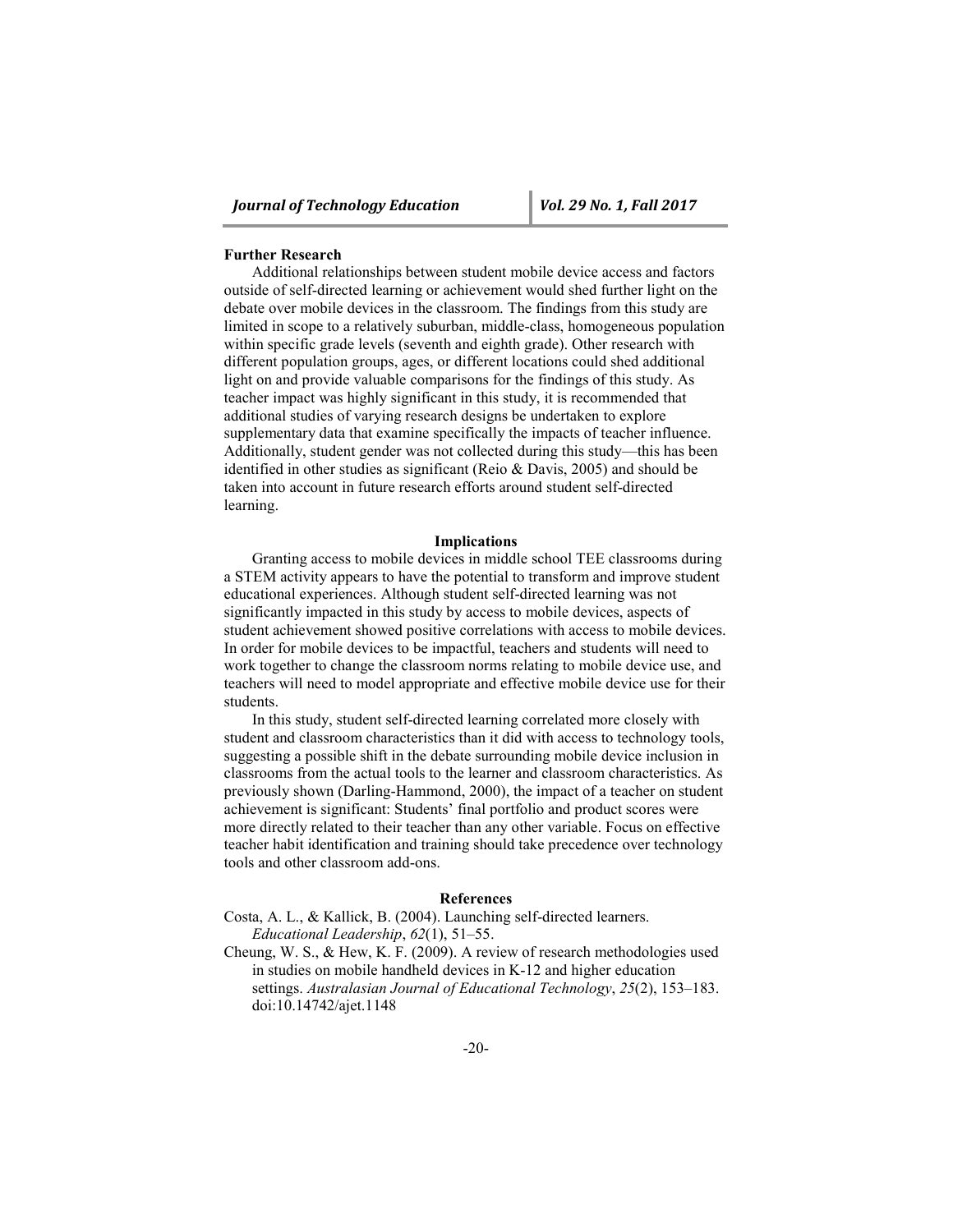- Darling-Hammond, L. (2000). Teacher quality and student achievement: A review of state policy evidence. *Educational Policy Analysis Archives*, *8*. doi:10.14507/epaa.v8n1.2000
- Denson, C. D., Buelin, J. K., Lammi, M. D., & D'Amico, S. (2015). Developing instrumentation for assessing creativity in engineering design. *Journal of Technology Education*, *27*(1), 23–40. doi:10.21061/jte.v27i1.a.2
- Elder, J. (2009, October 29). OMG! Teachers say texting can be good for teens. *Sauk Valley Media*. Retrieved from http://www.saukvalley.com/2009/10/29/omg-teachers-say-texting-can-begood-for-teens/ap5xt6y/
- Fahnoe, C. & Mishra, P. (2013). Do 21st century learning environments support self-directed learning? Middle school students' response to an intentionally designed learning environment. In R. McBride & M. Searson (Eds.), *Proceedings of SITE 2013—Society for Information Technology & Teacher Education International Conference 2013* (pp. 3131–3139). Chesapeake, VA: Association for the Advancement of Computing in Education.
- Hwang, G.-J. & Tsai, C.-C. (2011). Research trends in mobile and ubiquitous learning: A review of publications in selected journals from 2001 to 2010. *British Journal of Educational Technology*, *42*(4), E65–E70. doi:10.1111/j.1467-8535.2011.01183.x
- Januszewski, A., & Molenda, M. (Eds.). (2008). *Educational technology: A definition with commentary*. New York, NY: Erlbaum.
- Johnson, L., Adams, S., & Cummins, M. (2012). *NMC horizon report: 2012 higher education edition*. Austin, TX: New Media Consortium. Retrieved from https://www.nmc.org/pdf/2012-horizon-report-HE.pdf
- Johnson, L., Adams, S., & Haywood, K. (2011). *NMC horizon report: 2011 K-12 edition.* Austin, Texas: New Media Consortium. Retrieved from https://www.nmc.org/sites/default/files/pubs/1316810422/2011-Horizon-Report-K12.pdf
- Kim, S. H., Holmes, K., & Mims, C. (2005). Mobile wireless technology use and implementation: Opening a dialogue on the new technologies in education. *Techtrends: Linking Research and Practice to Improve Learning*, *49*(3), 54–64. doi:10.1007/BF02763647
- Kimbell, R. (2007). E-assessment in project e-scape. *Design and Technology Education: An International Journal*, *12*(2), 66–76. Retrieved from https://ojs.lboro.ac.uk/DATE/article/view/Journal\_12.2\_0707\_RES6
- Kimbell, R. (2012). Evolving project e-scape for national assessment. *International Journal of Technology and Design Education 22*(2), 135–155. doi:10.1007/s10798-011-9190-4
- Kimbell, R., Wheeler, T., Miller, S., & Pollitt, A. (2007). *E-scape portfolio assessment phase 2 report*. London, England: Technology Education Research Unit, Goldsmiths University of London.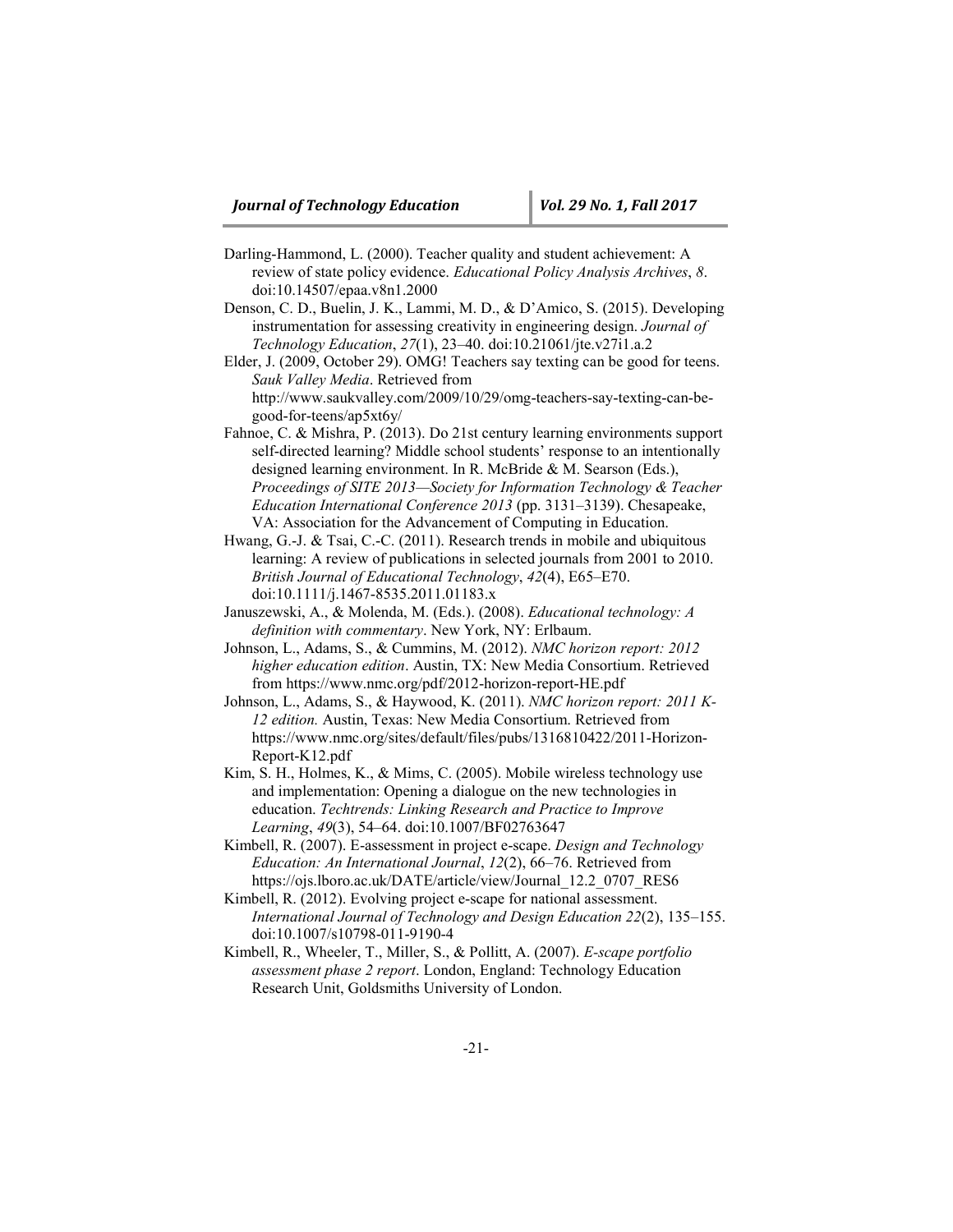- Knowles, M. S. (1975). *Self-directed learning: A guide for learners and teachers*. Englewood Cliffs, NJ: Cambridge Adult Education.
- Lee, K., Tsai, P.-S., Chait, C. S., & Koht, J. H. L. (2014). Students' perceptions of self-directed learning and collaborative learning with and without technology. *Journal of Computer Assisted Learning*, *30*(5), 425–437. doi:10.1111/jcal.12055
- Lenhart, A., Duggan, M., Perrin, A., Stepler, R., Rainie, L., & Parker, K. (2015). *Teens, social media & technology overview 2015: Smartphones facilitate shifts in communication landscape for teens.* Washington, DC: Pew Research Center. Retrieved from http://assets.pewresearch.org/wpcontent/uploads/sites/14/2015/04/PI\_TeensandTech\_Update2015\_0409151. pdf
- Liu, M., Scordino, R., Geurtz, R, Navarrete, C., Ko, Y., & Lim, M. (2014). A look at research on mobile learning in K–12 education from 2007 to the present. *Journal of Research on Technology in Education*, *46*(4), 325–372. doi:10.1080/15391523.2014.925681
- Lloyd, J. R. (2010, August 16). Cell phones head to class. *San Antonio Express News*. Retrieved from [http://www.mysanantonio.com/news/education/article/Cell-phones-head-to-](http://www.mysanantonio.com/news/education/article/Cell-phones-head-to-class-780555.php)
- [class-780555.php](http://www.mysanantonio.com/news/education/article/Cell-phones-head-to-class-780555.php) Lounsbury, J. W., Levy, J. J., Park, S.-H., Gibson, L. W., & Smith, R. (2009). An investigation of the construct validity of the personality trait of selfdirected learning. *Learning and Individual Differences*, *19*(4), 411–418. doi:10.1016/j.lindif.2009.03.001
- Mentzer, N. (2011). *Engineering design thinking and information gathering final report*. Retrieved from

http://ncete.org/flash/pdfs/Mentzer%20Final%20Report.pdf

- Mitchell, L. (2014, March 14). Rise of the YouTube makeup artist: Nearly half of women use online tutorials. *Express*. Retrieved from: [http://www.express.co.uk/life-style/style/464633/Pixiwoo-Lauren-Curtis-](http://www.express.co.uk/life-style/style/464633/Pixiwoo-Lauren-Curtis-Frozen-Nearly-half-of-women-copy-popular-online-makeup-tutorials)[Frozen-Nearly-half-of-women-copy-popular-online-makeup-tutorials](http://www.express.co.uk/life-style/style/464633/Pixiwoo-Lauren-Curtis-Frozen-Nearly-half-of-women-copy-popular-online-makeup-tutorials)
- O'Bannon, B. W. & Thomas, K. M. (2015). Mobile phones in the classroom: Preservice teachers answer the call. *Computers & Education*, *85*, 110–122. doi:10.1016/j.compedu.2015.02.010
- Partnership for 21st Century Learning. (2015). P21 framework definitions. Retrieved from

http://www.p21.org/storage/documents/docs/P21\_Framework\_Definitions\_ New\_Logo\_2015.pdf

Pieper, J. & Mentzer, N. (2013). High school students' use of paper-based and Internet-based information sources in the engineering design process. *Journal of Technology Education*, *24*(2), 78–95. doi:10.21061/jte.v24i2.a.6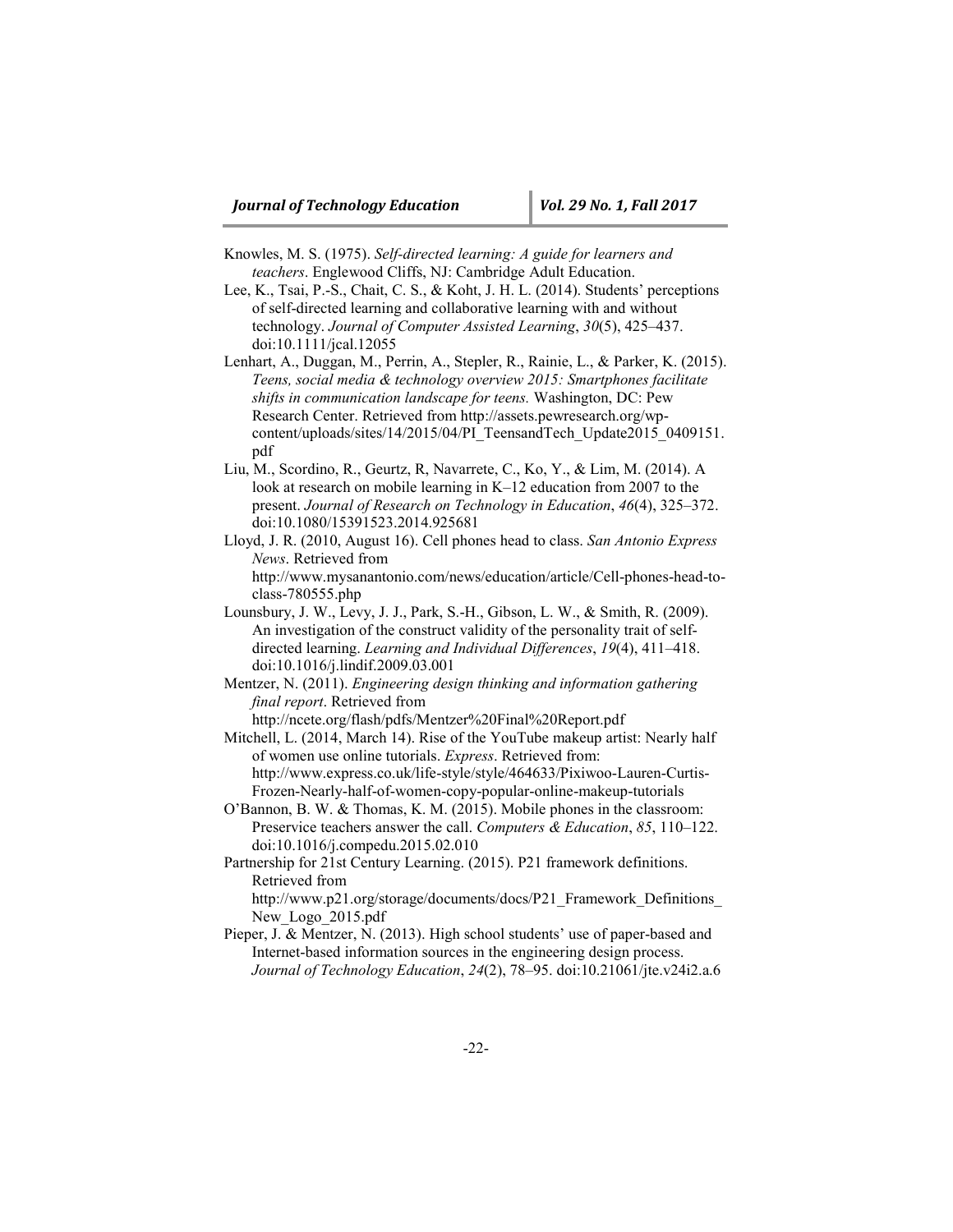- Pollitt, A. (with Elliott, G., & Ahmed, A.). (2004, June). *Let's stop marking exams*. Paper presented at the annual conference of the International Association for Educational Assessment, Philadelphia, PA.
- Pollitt, A. (2007). Grading students' work. In Kimbell, R., Wheeler, T., Miller, S., and Pollitt, A., *E-scape portfolio assessment phase 2 report* (pp. ?–?). London, England: Technology Education Research Unit, Goldsmiths University of London.
- Pollitt, A. (2012). The method of adaptive comparative judgement. *Assessment in Education: Principles*, *Policy & Practice*, *19*(3), 281–300. doi:10.1080/0969594X.2012.665354
- Prensky, M. (2001). Digital natives, digital immigrants: Part 1. *On the Horizon*, *9*(5), 1, 3–6. doi:10.1108/10748120110424816
- Prensky, M. (2007). Changing paradigms. *Educational Technology*, *47*(4), 64.
- Quillen, I. (2010, October 15). Schools open doors to students' mobile devices. *Education Week: Digital Directions.* Retrieved from

<http://www.edweek.org/dd/articles/2010/10/20/01mobile.h04.html>

- Reio, T. G., Jr., & Davis, W. (2005). Age and gender differences in self-directed learning readiness: A developmental perspective. *International Journal of Self-Directed Learning*, *2*(1), 40–49. Retrieved from https://docs.wixstatic.com/ugd/dfdeaf\_aabb3036f5594ce7ad25ca4edaa6264 a.pdf
- Robledo, S. J. (2012). *Mobile devices for learning: What you need to know*. San Rafael, CA: Edutopia. Retrieved from
- <http://www.edutopia.org/pdfs/guides/edutopia-mobile-learning-guide.pdf> Saldaña, J. (2013). *The coding manual for qualitative researchers* (2nd ed.).

Thousand Oaks, CA: Sage.

- Schenker, L. (2009, April 19). Schools embrace txt msg. *The Salt Lake Tribune*. Retrieved from http://archive.sltrib.com/story.php?ref=/news/ci\_12179870
- Shuler, C. (2009). *Pockets of potential: Using mobile technologies to promote children's learning.* New York, NY: The Joan Ganz Cooney Center at Sesame Workshop. Retrieved from
	- [http://www.joanganzcooneycenter.org/wp-](http://www.joanganzcooneycenter.org/wp-content/uploads/2010/03/pockets_of_potential_1_.pdf)

[content/uploads/2010/03/pockets\\_of\\_potential\\_1\\_.pdf](http://www.joanganzcooneycenter.org/wp-content/uploads/2010/03/pockets_of_potential_1_.pdf)

- Sutton, B. B. (2011, August 21). Mobile devices in the classroom: Stem stuff [Web log post]. Retrieved from http://www.edutopia.org/groups/sciencetechnology-engineering-mathematics-education/70218
- Teo, T. (2013). An initial development and validation of a Digital Natives Assessment Scale (DNAS). *Computers & Education, 67*, 51-57.